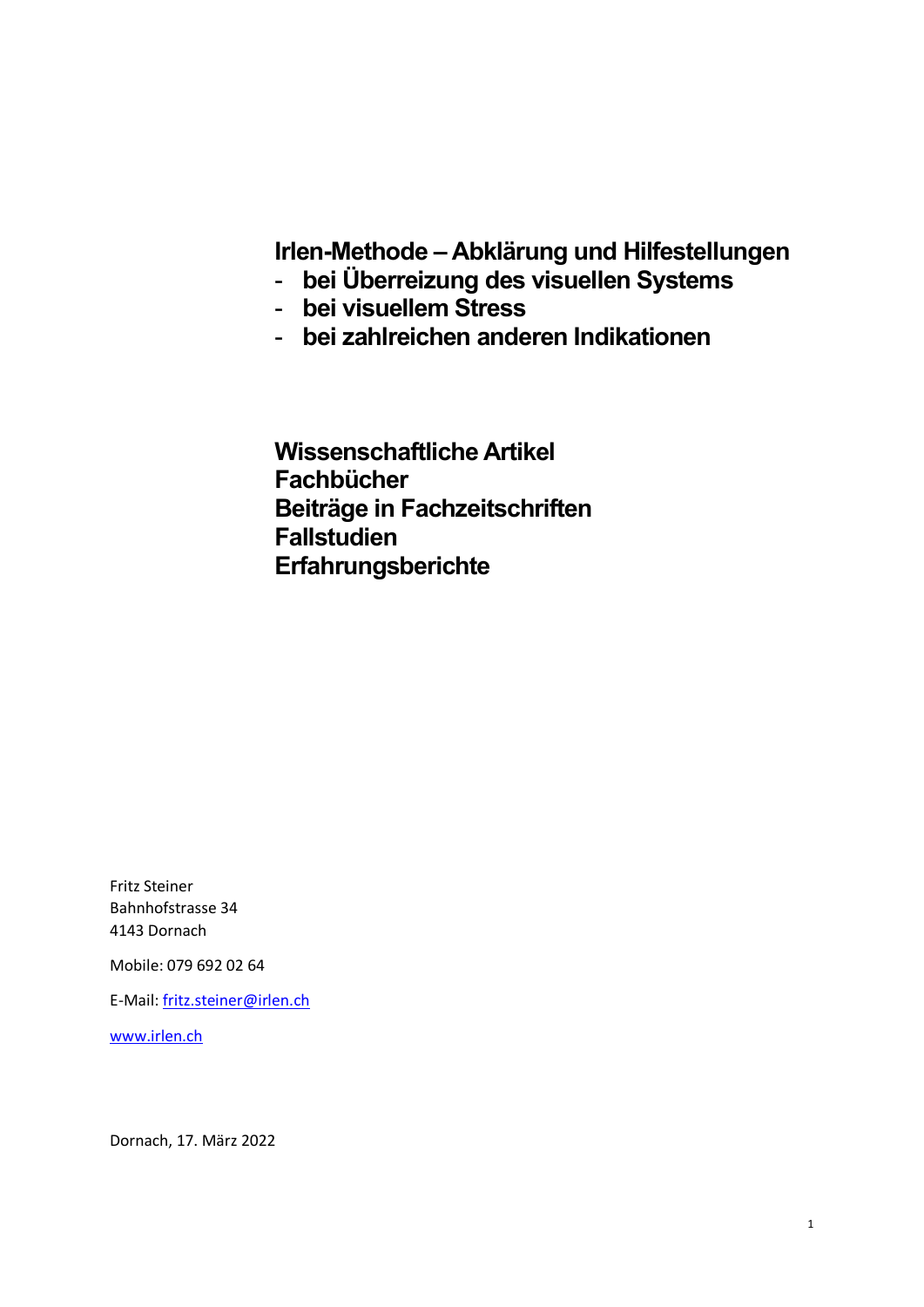## **Irlen-Methode – Abklärung und Hilfestellungen bei Überreizung des visuellen Systems, bei visuellem Stress und zahlreichen anderen Indikationen Publikationen**

## **Vorbemerkungen:**

Die vorliegende Zusammenstellung umfasst wissenschaftliche Arbeiten, Forschungsberichte verschiedener Universitäten, Fallstudien und Erfahrungsberichte. Es handelt sich um Artikel und Bücher, publiziert seit den 80er Jahren.

Die Zusammenstellung zeigt die Breite der Forschungs- und Publikationsbereiche und die damit verbundenen Überlappungen. Die Komorbidität ist ausgeprägt.

Die Forschungsschwerpunkte haben sich in der Zwischenzeit verändert. Zu Beginn spielten Untersuchungen zum Lesen eine wichtige Rolle. Inzwischen haben sich die Forschungsfelder stark verbreitet und umfassen unter anderem Themen wie Überreizung des visuellen Systems, Autismus Spektrum Störungen und Sehen, AD(H)S, Lese-Lern-Probleme, Migräne und Schädel-Hirn-Traumata/Schleudertrauma usw.

Die Veränderung von Funktionen wie Akkommodation/Konvergenz, Binokularsehen und Visus durch das Tragen von Spektralfiltern werden in verschiedenen Publikationen dokumentiert.

Einen immer grösseren Stellenwert nimmt die Anwendung und Nutzung von bildgebenden Verfahren für die Darstellung der Hirnaktivität bei verschiedenen Aktivitäten ein. Diese technischen Möglichkeiten erlauben zusätzlich die Veränderungen der Hirnaktivität durch das Tragen der Spektralfilter.

Es handelt sich zum Teil auch um Publikationen ohne Erwähnung der Irlen Methode, deren Bezug zur zerebralen Verarbeitung von Licht jedoch offensichtlich ist.

Es liegt auf der Hand, dass die Publikationen wissenschaftliche Kriterien unterschiedlich erfüllen.

Forschung ist wichtig und wertvoll. Es darf jedoch nicht übersehen werden, dass mit der Anwendung der Irlen Methode die Wirksamkeit im Moment der Abklärung wie auch in der praktischen Anwendung nachgewiesen werden kann, sowohl subjektiv als auch objektiv in non-verbalen Reaktionen. Fritz Steiner

Adler, L., & Attwood, M. (1987). *Poor Readers: what do they really see on the page? A study of a major cause of dyslexia.* Los Angeles CA: Los Angeles County Office of Education.

Alanazi, M. A., Kanyika, E., Okyere, B. V., Liping, W., Guiyun, H., Xiong, Y., & Peng, C. (2020). Effect of Induced Visual Fatigue on Sensory Ocular Dominance and the Effect of Colored Filters on the Levels of Visual Fatigue in Dyslexic Adults with MIS. *Mana, 5*(1).

Alencar, C. D. D. C., Barbosa Junior, J. L., Guimarães, R. Q., Guimarães, M. R., & Silva, A. F. (2014). Coloured overlays improve reading performance in people suffering from visual stress. II World Dyslexia Forum.

Allen, P., Dedi, S., Kumar, D., Patel, T., Aloo, M., & Wilkins, A. (2012). Accommodation, pattern glare, and coloured overlays. *Perception, volume 41(12), 1458-67*.

Allen, P., Evans, B., & Wilkins, A. (2012). The uses of colour in optometric practice to ameliorate symptoms of visual stress. *Optometry in Practice 2012 Volume 13 Issue 1*, pp. 1 – 8.

Allen, P.M. Gilchrist, J.M. ; Hollis, J. (2008). Use of visual search in the assessment of pattern-related visual stress (PRVS) and its alleviation by colored filters. *Investigative Ophthalmology and Visual Science*, 49(9), Pages 4210-4218.

Allen, P.M., Hussain, A., Usherwood, C., & Wilkins, A.J. (2010). Pattern-related visual stress, chromaticity, and accommodation. Investigative *Ophthalmology and Visual Science*, 51(12), Pages 6843-6849.

Anderson, A. and Tosta, S. (2019, March). *Precision-Tinted Spectral Filters Reduce TBI-Related Migraines and visual cortical sensitivity.* Poster session presented at the 13th World Congress on Brain Injury (a meeting of International Brain Injury Association), Toronto, Canada.

Anstice, J. (2000). *Eye movements: Their importance for reading and some of the factors that disrupt them.* Paper presented to the 6<sup>th</sup> Irlen International Conference, Australia, 5-8 July.

American Music Teacher (1996, June/July) Dyslexia or Scotopic Sensitivity Syndrome? *The Official Journal of Music Teachers National Association*. 16-17.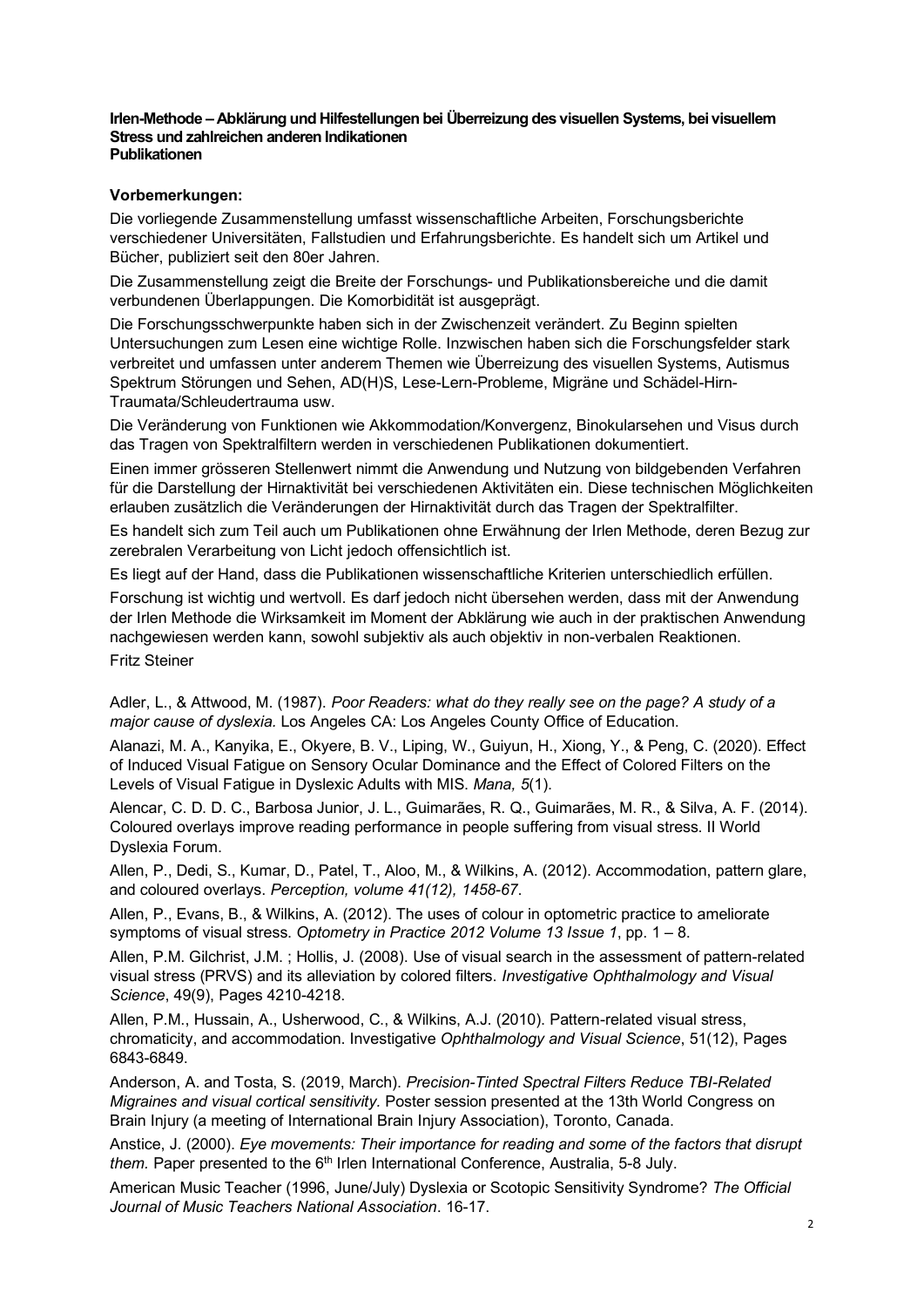Barbolini, G., Caffo, E., Robinson, G.L., & Wright, A. (1998). Light sensitivity and some pervasive developmental disorders: autistic disorder, Asperger's disorder. Modena International Conference on Autism and Pervasive Developmental Disorders. Univer. Of Modena, Italy, 26-27 March.

Barbolini, G., Lazzerini, A., Pini, L.A., Steiner, F., Del Vecchio, G., Migaldi, M., Cavalllini, G.M. (2009). *Malfunctioning cones and remedial tinted filters.* Ophta, 2/209, 101-105.

Barbolini, G., Migaldi, M., Wright, A., & Irlen, H. (1996). A biological and medical approach to remedial chromotherapy. Irlen Institute, Fourth International Directors/Screeners Conference, June 27-30, New Orleans, LA.

Barbolini, G., Wright, A., Migaldi. M., & Irlen, H. (1996). *A biological approach to remedial chromotherapy.* Published in the form of a booklet. Available from: Irlen Centre East, 4 Park Farm Business Centre, Fornham St. Genevieve Bury St. Edmunds Suffolk IP28 6TS, UK.

Beasley, I.G., & Davies, L.N. (2013). Visual stress symptoms secondary to stroke alleviated with spectral filters and precision tinted ophthalmic lenses: a case report. *Clinical and Experimental Optometry,* 96(1), 117–120.

Beasley, I.G., & Davies, L.N. (2012). Susceptibility to pattern glare following stroke. *Journal of Neurology*, 259(9), 1832-9.

Bernal, M. (2015). Prevalencia del síndrome Meares-Irlen/Estrés Visual que afecta la lectura en niños de tercer grado. MASKANA, 6(1), 69-78.

Bernal, M. & Tosta, S. (2015). Irlen Syndrome Incidence in Cuenca-Ecuador. *International Jounal of Review in Applied and Social Sciences*, 1(8), 57-65.

Black, H. (1999). Emily's violet-colored glasses. *Woman's World*, Oct. 19, 1999, 43.

Blakeslee, Sandra. (1991, September 15). Study Ties Dyslexia to Brain Flaw Affecting Vision and Other Senses. *The New York Times*.

Blaskey, P., Sheiman, M., Parisi, M., Ciner, E.B., Gallaway, M., & Selznick, R. (1990). The Effectiveness of Irlen Filters for improved reading performance: A pilot study. *Journal of Learning Disabilities*, 23, 604-612.

Borsting, E., Chase, C., Tosha, C., & Ridder, W.H. (2008) Longitudinal Study of Visual Discomfort Symptoms in College Students. *Optometry and Vision Science*, 85(10), Pages 992-998.

Borsting, E., Ridder, W.H., Dudeck, K., Kelley, C., Matsuir, L., & Motoyama, J. (1996). The presence of a magnocellular defect depends on the type of dyslexia. *Vision Research,* 36, 1047-1053.

Bouldoukian, J., Wilkins, A.J., & Evans, Bruce J.W. (2002). Randomised controlled trial of the effect of coloured overlays on the rate of reading of people with specific learning difficulties. *Ophthalmological and Physiological Optics,* 22, 55-60.

Bouma, H., & Legein, Ch.P. (1977). Foveal and parfoveal recognition of letters and words by dyslexics and by average readers. *Neuropsycholgica*, 15, 69-80.

Bouma, H., & Legein, Ch.P. (1980). Dyslexia: A specific recoding deficit? An analysis of response latencies for letters and words in dyslexics and average readers. *Neuropsychologica*, 18, 285-298.

Boyle, C., & Jindal-Snape, D. (2012). Visual-perceptual difficulties and the impact on children's learning: are teachers missing the page? *Support for Learning, 27 (4*), 166–171.

Brannan, J.R., & Williams, M.C. (1988). Developmental versus sensory deficit effects on perceptual processing in the reading disabled. *Perception and Psychophysics*, 44, 437-444.

Breitmeyer, B. (1980). Unmasking visual masking: a look at the "why" behind the veil of the "how". *Psychology Review*, 87, 52-69.

Breitmeyer, B.G. (1989). A visually based deficit in specific reading disability. *The Irish Journal of Psychology,* 10, 534-541.

Breitmeyer, B.G. (1993). Sustained (P) and transient (M) channels in vision: a review and implications for reading. In D.M. Willows, R.S. Kruk, & E. Corcos (Eds.), *Visual processes in reading and reading disabilities.* Hillsdale, NJ: Erlbaum. 95-110.

Breitmeyer, B.F., & Breier, J.I. (1994). Effects of background color on reaction time to stimuli varying in size and contrast: inferences about human M channels. *Vision Research*, 34, 1039-1045.

Breitmeyer, B.F., & Ogmen, H. (2000). Recent models and findings in visual backward masking: a comparison, review, and update. *Perception & Psychophysics*, 62(8) 1572-1595.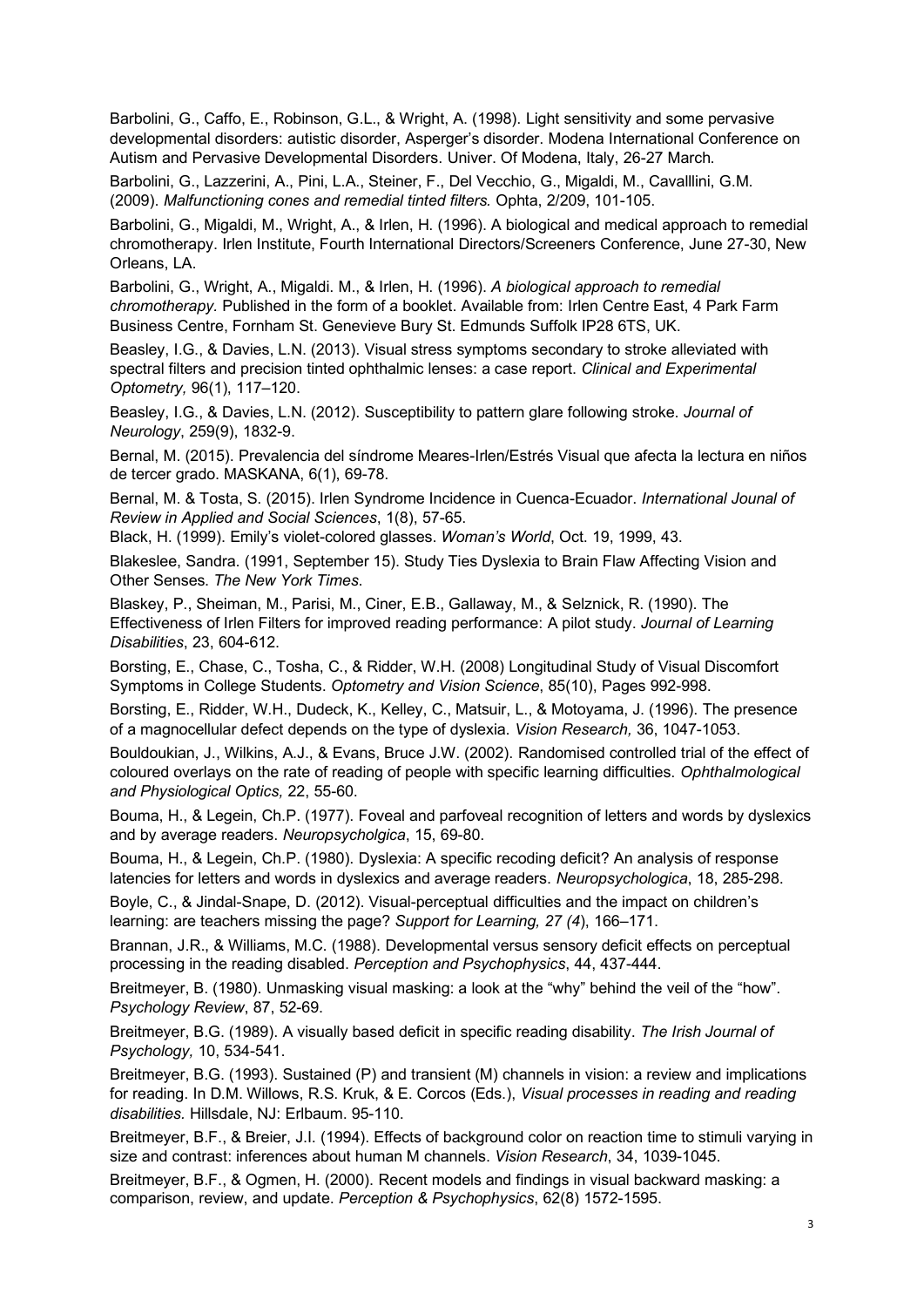Breitmeyer, B.F., & Williams, M.C. (1990). Effects of isoluminant-background color on metacontrast and stroboscopic motion: Interactions between sustained (P) and transient (M) channels. *Vision Research*, 30(7) 1069-7052

Bruck, M. (1990). Word-recognition skills of adults with childhood diagnoses of dyslexia. *Developmental Psychology,* 26. 430-454.

Bulmer, J. (1994). *Sensory overload and general well being: Can adults be helped by using Irlen lenses?* Unpublished honors thesis, Chester College of Higher Education, Chester, UK.

Burgess, J. (1990). *Long term evaluation of the effect of Irlen tinted lenses on academic and related skills*. Unpublished M.Ed. Thesis. University of Canberra, Belconnen A.C.T.

Canino, F.J. (1981). Learned helplessness theory: Implications for research in learning disabilities. *The Journal of Special Education*, 15, 471-484.

Cardona, G., Borràs, R., Peris, E., & Castañé, M. (2010) A placebo-controlled trial of tinted lenses in adolescents with good and poor academic performance: reading accuracy and speed. Journal of Optometry, 3(2), Pages 94-101.

Carlile, C. (1997). Scotopic sensitivity syndrome sheds new light on reading disability. *Texas Reading Report*, 19(4), 1-13.

Carmean, S., & Irlen, H.L. *The relationship of Irlen reading filter hues and contrast sensitivity.* Unpublished manuscript.

Casanova, C. (2003). The visual functions of the pulvinar. In Chalupa, L. and Werner, J., editors, The Visual Neurosciences, pages 592-680. The MIT Press.

Casanova, C., Savard, T., and Darveau, S. (1997). Contribution of area 17 to cell responses in the striaterecipient zone of the cat's lateral posterior-pulvinar complex. European Journal of Neuroscience, 9(5):1026-1036.

Chan, L.K.S., & Robinson, G.L.W. (1989). The effects of comprehension monitoring instruction for reading disabled students with and without tinted lenses. *Australian Journal of Special Education*, 13, 4-13.

Chan, L.K.S., & Robinson, G.L.W. (1990). *The effects of poor readers responsiveness to metacognition instruction in comprehension*. Department of Education, University of Newcastle, Australia.

Chang, M., Kim,SH., Kim, JY., Cho, Y. (2014). Specific Visual Symptoms and Signs of Meares-Irlen Syndrome in Korean. Korean J Ophthalmol;28(2):159-163.

Chase, C.H. (1996). A visual deficit model of developmental dyslexia. In C.H. Chase, G.D. Rose, & G.F. Sherman (eds.), *Developmental dyslexia: neural, cognitive, and genetic mechanisms* (pp. 127- 156). Timonium, MD: York Press.

Chase, C., Dougherty, R., Ray, N.m, Fowler, S., & Stein, J. (2007). L/M Speed-Matching Ratio Predicts Reading in Children. *Optometry and Vision Science, 84(3)*, pp. 229-236.

Chase, C.H., & Jenner, A. (1993). Magnocellular processing deficits affect temporal processing of dyslexics. *Annals of the New York Academy of Sciences*, 682, 326-330.

Chase, C., Ashourzadeh, A., Kelly, C., Monfette, S., & Kinsey, K. (2003). Can the magnocullular pathway read? Evidence from studies of color. *Vision Research*, 43, 1211-1222.

Chase, C., Tosha, C., Borsting, E., & Ridder, W.H. (2009). Visual Discomfort and Objective Measures of Static Accommodation. Optometry and Vision Science, 86(7), Pages 883-889.

Chelva, E., Collins, D.W.K., Levy, R.L., & McLaren, T.L. (1987). *Preliminary electrophysical testing of subjects with prescribed Irlen tinted lenses.* Dept. Biophysics, Sir Charles Gairdner Hospital. Paper presented at the Dyslexia Research Foundation Seminar, Perth, W.A.

Cheng, A., Eysel, U., & Vidyasagar, T. (2004). The role of the magnocellular pathway in serial deployment of visual attention. *European Journal of Neuroscience*, 20(8), 2188-2192.

Chouinard, B.D., Zhou, C.I., Hrybouski, S., Kim, E.S., Cummine, J. (2012). A functional neuroimaging case study of Meares-Irlen syndrome/visual stress (MISViS) *Brain Topography*, 25 (3), pp. 293-307.

Chronicle, E.P., & Wilkins, A.J. (1991) Colour and visual discomfort in migraineurs. *The Lancet,* 338, 890.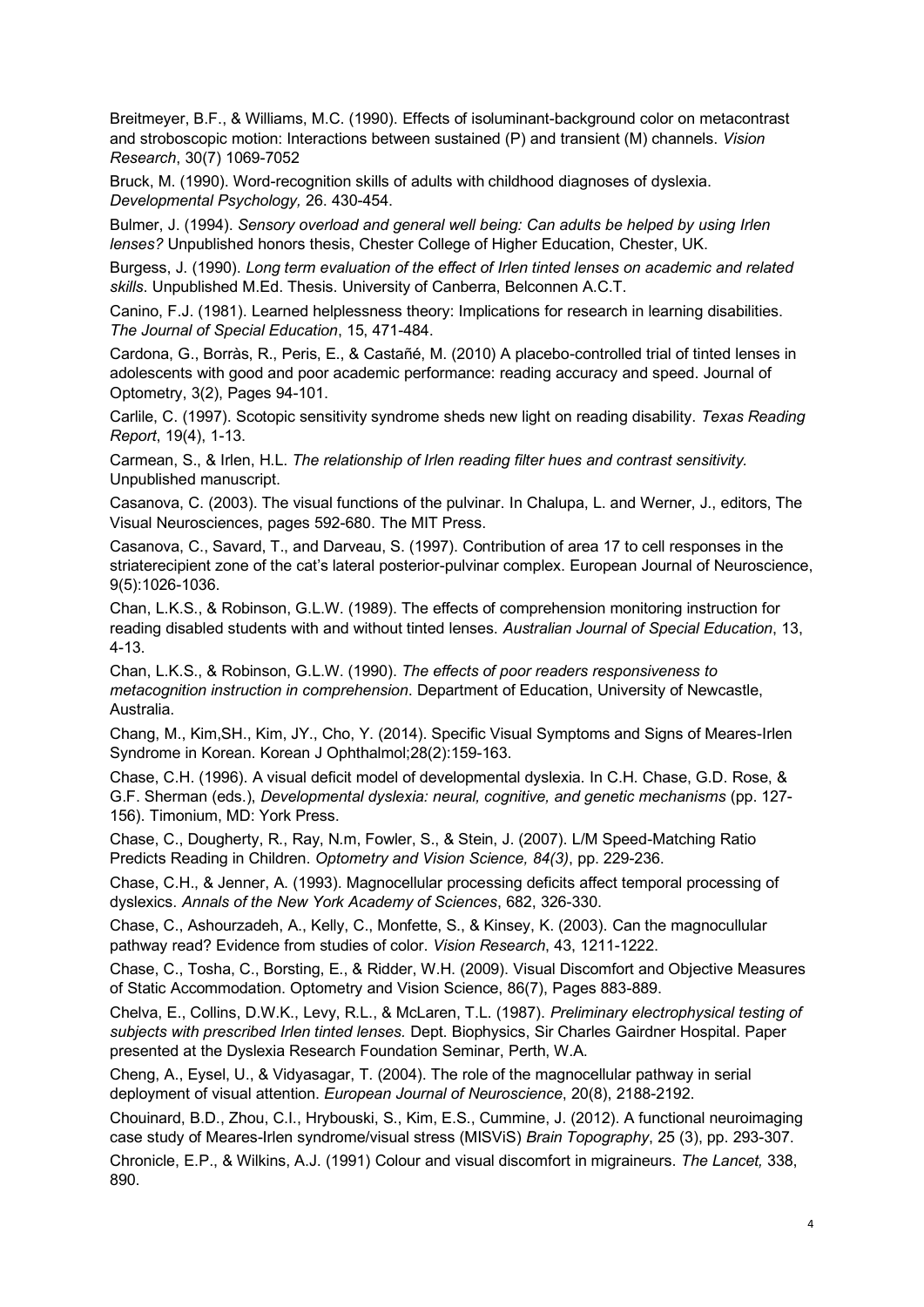Clay, M.M., & Imlach, R.H. (1971). Juncture, pitch and stress as reading behaviour variables. *Journal of Verbal Learning and Verbal Behaviour*, 10, 133-139.

Colson, D. (2000). Thanks to Woman's World, my son can finally read. *Woman's World*, March 14, 3.

Conlon, E. (2000). *Visual Perceptual Problems in Reading: Their relationship to reading disability and neural processing*. Paper presented to the 6th Irlen International Conference, Australia. 5-8 July.

Conlon, E.G. ; Sanders, M.A., & Wright, C.M. (2009). Relationships between global motion and global form processing, practice, cognitive and visual processing in adults with dyslexia or visual discomfort. *Neuropsychologia*, 47(3), 907-915.

Conlon, E. ; Sanders, M. (2011). The reading rate and comprehension of adults with impaired reading skills or visual discomfort. *Journal of Research in Reading*, 34(2), 193-214.

Cotton, M.M., & Evans, K.M. (1990). An evaluation of Irlen Lenses as a treatment for specific reading disorders. *Australian Journal of Psychology,* 42, 1-12.

Cotton, M.M., & Evans, K.M. (1994). Parents and children's expectations about Irlen (tinted) lenses. *Perceptual and Motor Skills,* 78, 1387-1390.

Coutts, L. Cooper, C.E., Elwell, C.E., & Wilkins, A.J. (2012). Time course of the haemodynamic response to visual stimulation in migraine, measured using near-infrared spectroscopy. *Cephalalgia* 32(8) 621–629.

Coyle, Barbara (1955). Use of filters to treat visual-perception problem creates adherents and skeptics. *Canadian Medical Association Journal*, 152(5) 749-750.

Crabtree, E. (2011). Educational implications of Meares-Irlen syndrome. *British Journal of School Nursing, Vol. 6, Iss. 4*, 13 May 2011, pp 182 – 187.

Creedon, M.P., & Reese, M. *Attention and perceptual skills of students with autism using Irlen coloured filters.* Unpublished manuscript. Hospital & Medical Center, Chicago.

Croyle, L., (1998). Rate of reading, visual processing, colour and contrast. *Australian Journal of Learning Disabilities,* 3, 13-21.

Croyle, M., & Solman R. (1996). *Vision, reading and colour*. Presentation to 20<sup>th</sup> Annual conference of Australian Association of Special Education.

Croyle, L., Elliott, R., & Dain, S. (1997). Reading, visual processing, colour and contrast. (Unpublished manuscript, University of New South Wales, Australia)

Davis, M., & Dodds, S. (1986). *New Hope for Dyslexics*. New Texas, February/March 5.

Demb, J.M., Boynton, G.M., Best, M., & Heeger, D.J. (1998). Psychophysical evidence for magnocellular pathway deficit in dyslexia. *Vision Research,* 28, 1555-1559.

Demb, J.M., Boynton, G.M., & Heeger, D.J. (1998). Functional magnetic resonance imaging of early visual pathways in dyslexia. *Journal of Neuroscience,* 18, 6939-6951.

Di Lollo, V., Hanson, D., & McIntyre, J.S. (1983). Initial stages of visual information processing in dyslexia. *Journal of Experimental Psychology: Human Perception and Performance,* 9, 923-925.

Drew, S.A., Borsting, E., Stark, L.R., & Chase, C. (2012). Chromatic Aberration, Accommodation, and Color Preference in Asthenopia Optometry and Vision Science, 89(7), E1059-E1067.

Dusek, W., Pierscionek, B.K., & McClelland, J.F. (2010.) A survey of visual function in an Austrian population of school-age children with reading and writing difficulties. *BMC Ophthalmology*, 10(1), 16.

Eames, T.H. (1957). The relationship of the central visual field to the speed of visual perception. *American Journal of Opthalmology*, 43, 279-280.

Eden, G.F., VanMeter, J.W., Rumsey, J.M., Maisog, J.M., Woods, R.P., & Zeffiro, T.A. (1996). Abnormal processing of visual motion in dyslexia revealed by functional brain imaging. *Nature*, 382, 66-69.

Edwards, V.T., Hogben, J.H., Clark, C.D., & Pratt, C. (1996). Effects of a red background on magnocullular functioning in average and specifically disabled readers. *Vision Research*, 36(7) 1037- 1045.

Ekenna-Kalu, C., Fatolitis, P., Momen, N., Haseltine, C., Temme, L., Krouse., S. (2006). Meares-Irlen Syndrome Innovation Study: Assessment of the potential for colored overlays to enhance the reading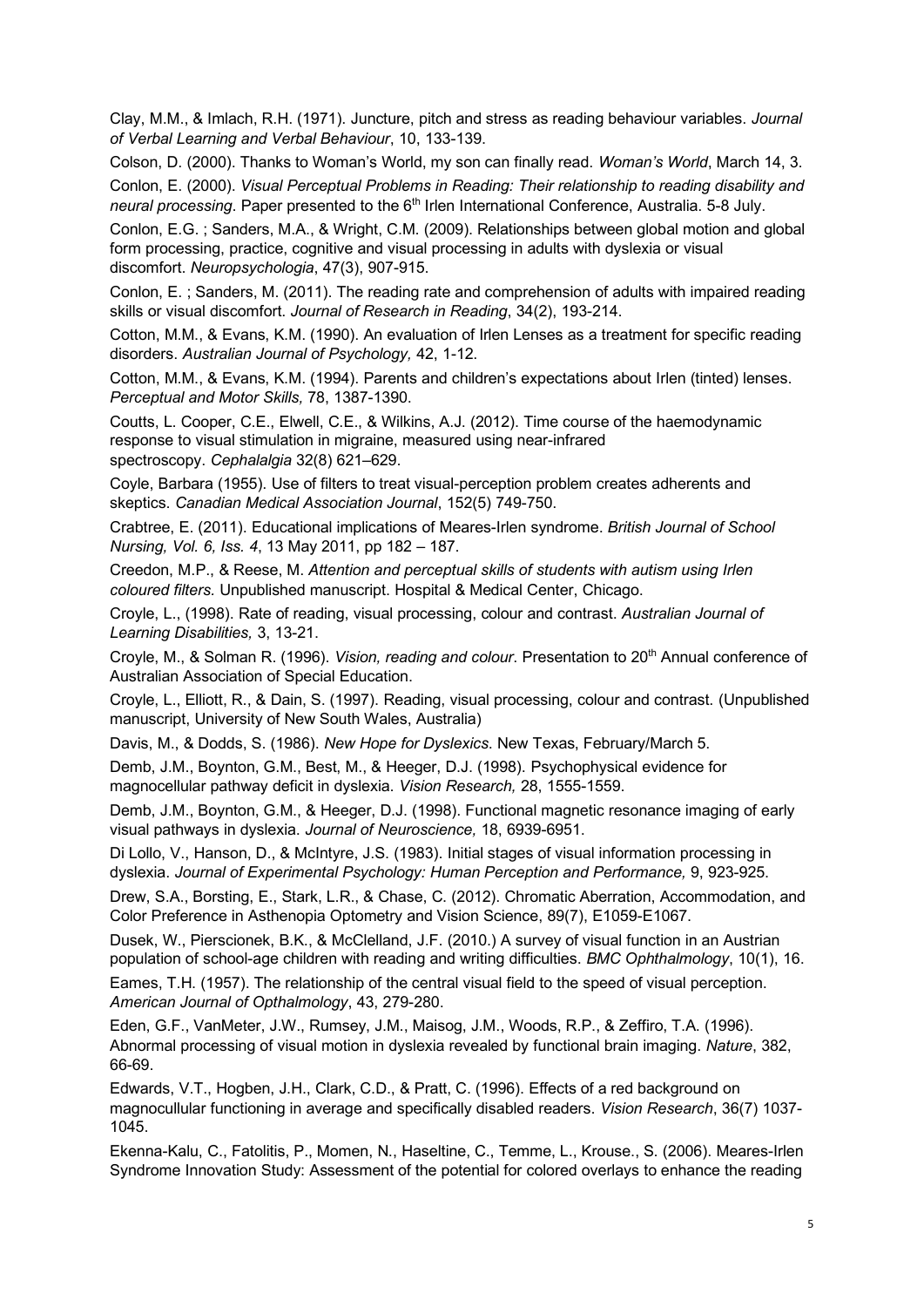skills of listed recruits (Navy). Report by the Naval Aerospace Medical Research Laboratory (NAMRL), July, 2006.

Evans, B. (1994). The relationship between optometric problems, visual discomfort and reading difficulties. *Optician*, 5436(207), 18-22.

Evans, B.J., Cook, A., Richards, I.L., & Drasdo, N. (1994). Effect of pattern glare and colour overlays on a simulated reading task in dyslexics and normal readers. *Optometry and Vision Science,* 71, 619- 628.

Evans, Bruce J.W., & Joseph, Florence (2002). The effect of coloured filters on the rate of reading in an adults student population. *Opthalmological and Physiological Optics,* 22, 535-545.

Evans, B.J.W., Patel, R., Wilkins, A.J., Lightstone, A., Eperjesi, F., Speedwell, L., & Duffy, J. (1999). A review of the management of 323 consecutive patients seen in a specific learning disabilities clinic. *Ophthalmological and Physiological Optics*, 19(6), 454-466.

Evans, B.J.W., & Stevenson, S.J. (2008) The Pattern Glare Test: A review and determination of normative values. *Ophthalmic and Physiological Optics*, 28 (4), pp. 295-309.

Evans, B. J. W., Wilkins, A. J., Brown, J., Busby, A., Wingfield, A., Jeanes, R., & Bald, J. (1996). A preliminary investigation into the aetiology of Meares-Irlen syndrome. *Ophthalmic and Physiological Optics, 16(4*), 286-296.

Evans, B. J. W., Wilkins, A. J., Busby, A., & Jeanes, R. (1996). Optometric characteristics of children with reading difficulties who report a benefit from coloured filters. In C. M. Dickinson, I. J., Murray, & D. Garden (Eds.), John Dalton's colour legacy (pp. 709-715). London : Taylor and Francis.

Faraci, M.E. (2009). Does the Irlen Method Bring about an Increase in Reading Scores on a Specific Test of Reading for Students Found to Have Scotopic Sensitivity Syndrome? Doctoral Dissertation. ProQuest LLC, Ed.D. Dissertation, Alliant International University, San Diego.

Fisher, D.F., & Shebliske, W.L. (1985). There is more that meets the eye than the eyemind assumption. In R. Corner, G.W. McConkie, & C. Menz. (Eds.). *Eye Movements and Human Information processing*. (pp149-157) B.V. (North Holland): Elsevier Science Publishers.

Fletcher, J., & Martinez, G. (1994). An eye movement analysis of the effects of Scotopic sensitivity correction on parsing and comprehension. *Journal of Learning Disabilities,* 27, 67-70.

Floyd, R.A., Dain, S.J., Elliott, R.T. (2004). Is the perception of brightness different in poor readers? School of Optometry and Vision Science, University of new South Walkes, NSW 2052, Sydney, Australia, *Vision Research,* Jan: 44(2), 221-7.

Foorman, B.R., & Liberman, B.R. (1989). Visual and phonological processing of words: a comparison of good and poor readers. *Journal of Learning Disabilities,* 22, 349-355.

Franklin, A., & Sowden, P. (2011). Color and autism spectrum disorders. In C.P. Biggam (Ed.) New direction in Colour Studies (pp. 281-292). Philadelphia, PA: John Benjamins Publishing.

Fricker, S. (1989). *Do Irlen coloured glasses improve stereopsis and reading ability in children who have reading difficulties caused by visual perceptual distortion when they look at black print on white paper, and does their colour vision differ from the normal population?* Unpublished Diploma of Community Child Health Thesis, Flinders University, Adelaide, Australia.

Garcia A, C, O, Momensohn-Santos T, M, Vilhena D, A, (2018). Effects of Spectral Overlays on Reading Performance of Brazilian Elementary School Children. *Folia Phoniatr Logop;69*:219-225.

Garcia, A. C. O., Vilhena, D. D. A., Guimarães, M. R., Pinheiro, Â. M. V., & Momensohn-Santos, T. M. (2019). Association between auditory temporal and visual processing in reading skill. *Revista CEFAC, 21*(5).

Geaney, E., McGeady, M., McMahon, T., Mahon, D., & Mullaney, P. (1991*). Eyes, filters and reading. A pilot study.* Report compiled from a pilot project conducted at Royal Victoria Eye Hospital, Adelaide Road, Dublin 2 and at the Irlen Centre, Palmerstown, Dublin 20.

Geiger, G., & Lettvim, J. (1987). Peripheral vision in persons with dyslexia. *The New England Journal of Medicine*, 20, 1238-1243.

Giuliani, F., & Schwarz, K. (2017). Connections between Autism Spectrum Disorders (ASD) and Meares-Meares-Irlen Syndrome. *Autism Open Access*, 7(216), 2.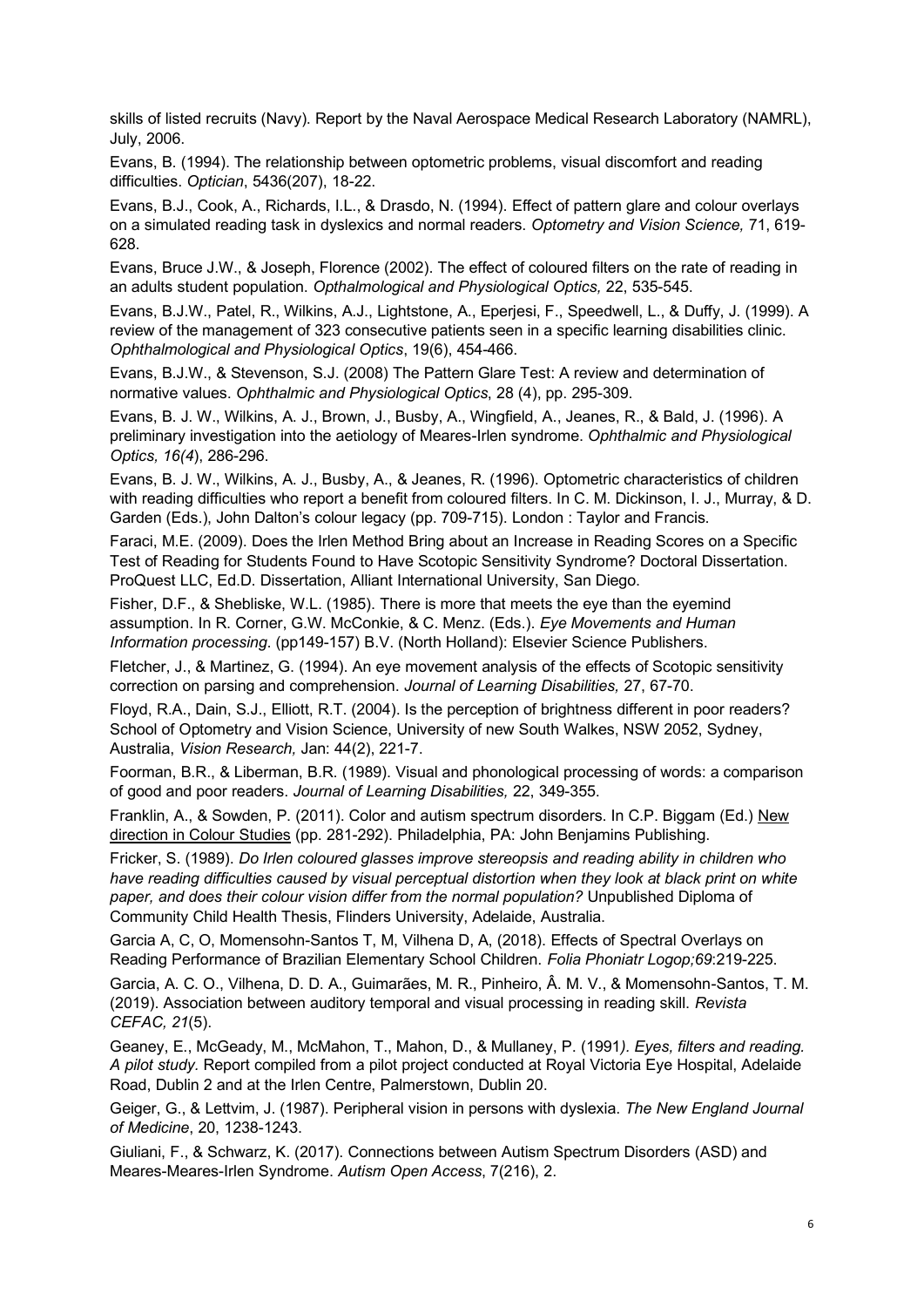Fabienne Giuliani, Schwarz Karin, Fritz Steiner, SYNDROME D'IRLEN ET TROUBLES DU SPECTRE DE L'AUTISME, BULLETIN DE LA SOCIÉTÉ D'ÉTUDES ÉCONOMIQUES ET SOCIAL, vol. 75 n°4 décembre 2017, RES – Revue Economique et Sociale Copyright © 2017 SEES, Lausanne Suisse

Gole, G.A., Dibden, S.N., Pearson, C.R., Pidgeon, K.J., Hannell, G., Fitzgerald, B.A., Kortman, J.Y., & McGlinchey, N.D. (1989). Tinted lenses and dyslexics: A controlled study. *Australian & New Zealand Journal of Opthalmology*, 17, 137-141.

Good, P.A., Taylor, R.H., Ophth, F.C., & Mortimer M.J., (1991). *The use of tinted glasses in childhood migraine*. Headache, September. Department of Ophthalmology, University of Birmingham, Birmingham and Midland Eye Hospital, Church Street, Birmingham, B3 2NS, England. Reprint requests to: Mr. P. A. Good.

Goodman, K.S., & Gollasch, E.V. (1980). Word omissions: deliberate and nondeliberate. *Reading Research Quarterly,* 16, 6-30.

Grandin, T. (2013). My experience with visual thinking and sensory oversensitivity: the need for research on sensory problems. In M.A. Just and K.A. Pelphrey (Eds.), Development and Brain Systems in Autism (pp. 3-12). New York, NY: Taylor & Frances.

Gray, J. (1999). *Visual perceptual difficulties and reading behavior: Irlen syndrome and eye colour*. Unpublished Doctor of Philosophy Thesis, University of Bristol, UK.

Gregg, P.J. (1989). Dyslexia and tinted filters. *The Optician,* January 29, 17-20.

Griffin, D.C., Walton, N.H., & Ives, V. (1974). Saccades as related to reading disorders. *Journal of Learning Disabilities*, 7, 310-316.

Grosser, G.S., & Spafford, C.L. (1989). Perceptual evidence for and anomalous distribution of rods and cones in the retinas of dyslexics: a new hypothesis. *Perceptual and Motor Skills,* 68, 683-698.

Grosser, G.S., & Spafford, C.S. (1990). Light sensitivity in peripheral retinal fields of dyslexic and proficient readers. *Perceptual and Motor Skills,* 71, 467-477.

Guimarães, M. R., Vilhena, D. D. A., Loew, S. J., & Guimarães, R. Q. (2019). Spectral Overlays for Reading Difficulties: Oculomotor Function and Reading Efficiency Among Children and Adolescents With Visual Stress. *Perceptual and motor skills*, 0031512519889772.

Guimaraes MR, Reis Guimaraes J R, Guimaraes R. (2010). Selective spectral filters in the treatment of visually induced headaches and migraines : a clinical study of 93 patients. T 29 *Headache Medicine: 1* (2) 72, apr/may/jun. 2010.

Guimarães, R. Q., Guimarães, M. R., Faria, L. N., Pinotti, M., Guerra, L. B., & Soares, F. C. Prevalência da síndrome de meares-irlen em portadores de dislexia.

Gustafson, S., Samuelsson, S., & Ronnberg, J. (1997). Phonological training and reading skills: why do some resist? In B. Ericson & J. Ronnberg (Eds.), *Reading disability and its treatment,* Norrkoping, Sweden: Eve Malmquist Institute for Reading. Pp. 38-51.

Haag, S.R. (1984). The IDPS children's form: a validity study. Unpublished Master of Science thesis, California State University, Long Beach.

Hailey, D., & Lea, A. (1992). Irlen Lenses and the Reading Disabled. *The Bulletin for Learning Disabilities*. 2. (1). Australian Institute of Health and Welfare, Canberra. 40-48.

Hannell G., Gole, G.A., Dibden, S.M., Rooney, F., Pidgeon, K.J., & McGlinchey, N.D. (1989. Reading improvement with tinted lenses: A report of two cases. *Clinical and Experimental Optometry*, 72, 170- 176.

Hazell, P, (2000). *Still Going. Hyperactivity Enters its Second Century.* Paper presented to the 6th Irlen International Conference, Australia 5-8 July, 2000

Heine, M., Martin, B., & Shields, M. (2016). Irlen Syndrome: Why the Cool Coloured Shades?. *TEACH Journal of Christian Education*, *10*(1), 3.

Hobbs, M. (1994). A study on the prevalence of vision problems and Irlen syndrome among students "At Risk". Unpublished manuscript. Study conducted in New Zealand.

Hoeft, F., Meyler, A., Hernandez, A., & Juel, C. (2007) Functional and morphometric brain dissociation between dyslexia and reading ability. *PNAS*, March 6, 2007, 104(10), 4234-4239.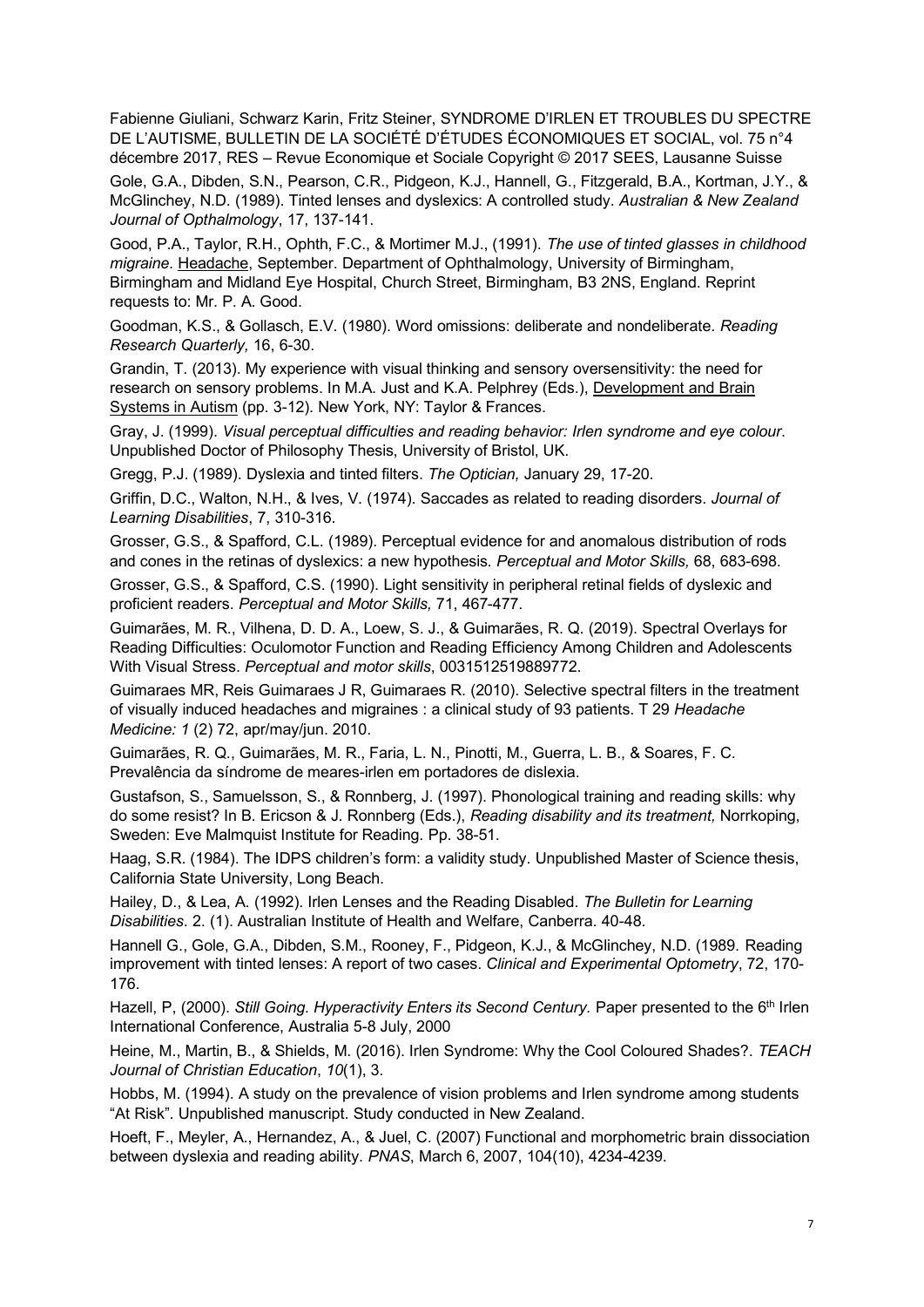Holland, K.C., Tyrrell, R., & Wilkins, A. (1991). *The effect of Irlen coloured lenses on saccadic eye movements and reading*. Paper presented at the Coloured Spectacles and Reading Difficulties Seminar, London.

Hoppes, C. W., Morrell, R. L., Woelfel, L. W., & Whitney, S. L. (2019). Dizziness in a Child With Irlen Syndrome: Differentiating Visual and Vestibular Complaints. *Pediatric Physical Therapy*, *31*(4), E20- E25.

Susanne Hottiger-Müller, Farbige Gläser verändern die Welt: IRLEN-Syndrom und Selbstkonzept, Akademiker Verlag, 2014, ISBN: 978-3-639-46915-8 (erhältlich im Buchhandel)

Hu, K., De Rosa, E., & Anderson, A. K. (2020). Differential color tuning of the mesolimbic reward system. Scientific Reports, 10(1), 1-12.

Link: https://www.nature.com/articles/s41598-020-66574-w.pdf

Huang, J., Zong, X., Wilkins, A., Jenkins, B., Bozoki, A., Cao, Y. (2011). fMRI evidence that precision ophthalmic tints reduce cortical hyperactivation in migraine. *Cephalagia, 31(8*):925-36. doi: 10.1177/0333102411409076. Epub 2011 May 26.

Hulme, C., & Hogben, M.J. (1997). How does a visual transient deficit affect reading? In C. Hulme & M. Snowling (Eds.), *Dyslexia: biology, cognition and intervention.* London, UK: Whurr. 59-70.

Imaizumi, S., Hibino, H., & Koyama, S. (2016). Effect of Colored Overlays on Reading Comfort in People with and without Meares-Irlen Syndrome. *International Journal of Affective Engineering, 15*(1), 21-28.

Inghersoll, B., & Goldstein, S. (1993). *Attention deficit disorder and learning disabilities: Realities, myths, and controversial treatments.* Doubleday.

Iovino, I., Fletcher, J.M., Breitmeyer, B.F., & Foorman, B.R. (1998). Colored overlays for visual perceptual deficits in children with reading disability and attention deficit/hyperactivity disorder: are they differentially effective? *Journal of Clinical & Experimental Neuropsychology*, 20(6) 791-806.

Irlen, H. (1991a). *Reading by the colors.* New York: Avery.

Irlen, H. (1991b). *Scotopic Sensitivity Syndrome: screening manual.* Long Beach, CA: Perceptual Development Corporation.

Irlen, H. (1983, August). *Successful treatment of Learning Disabilities*. Paper presented at the 91<sup>st</sup> Annual Convention of the American Psychological Association, Anaheim California.

Irlen, H. (1987). *Irlen Differential Perceptual Schedule*. Long Beach, California: Perceptual Development Corporation.

Irlen, H. (1994). Scotopic Sensitivity/Irlen Syndrome – Hypothesis and Explanation of the Syndrome. *Journal of Behavioral Optometry*, 5, 62-65.

Irlen, H. (1994). *Dyslexia in higher education: strategies and the value of asking*. Paper presented at the Dyslexia in Higher Education International Conference, 31 October – 2 November, Devon, UK

Irlen, H. (1996). Dyslexia in higher education: Learning along the continuum. *The Information Bulletin for Learning Disabilities*, 1, 44-48.

Irlen, H. (1997). Reading problems and Irlen coloured lenses. *Dyslexia Review*, 8(3), 4-7.

Irlen, H. (2000). *Looking beyond the printed page*. Paper presented to the 6<sup>th</sup> Irlen International Conference, Australia. 5-8 July.

Irlen. H. (2010). *The Irlen Revolution: A Guide to Changing Your Perception and Your Life.* New York: SquareOne Publishers.

Irlen, H. (2011). Factors that would account for lack of immediate change. Rebuttal to Irlen Colored Overlays Do not Alleviate Reading Difficulties by Stuart J. Ritchie, Sergio Della Sala, and Robert D. McIntosh in *Pediatrics*, 128(4) e932-e938; published ahead of print September 19, 2011, doi:10.1542/peds.2011-0314

Irlen, H. (2012). A sensory intervention for visual processing deficits using precision colored filters. *Autism Science Digest: The Journal of AutismOne*, 04, 94-102.

Irlen, H., & Lass, M.J. (1989). Improving reading problems due to symptoms of Scotopic Sensitivity Syndrome using Irlen lenses and overlays. *Education*, 30, 1-5.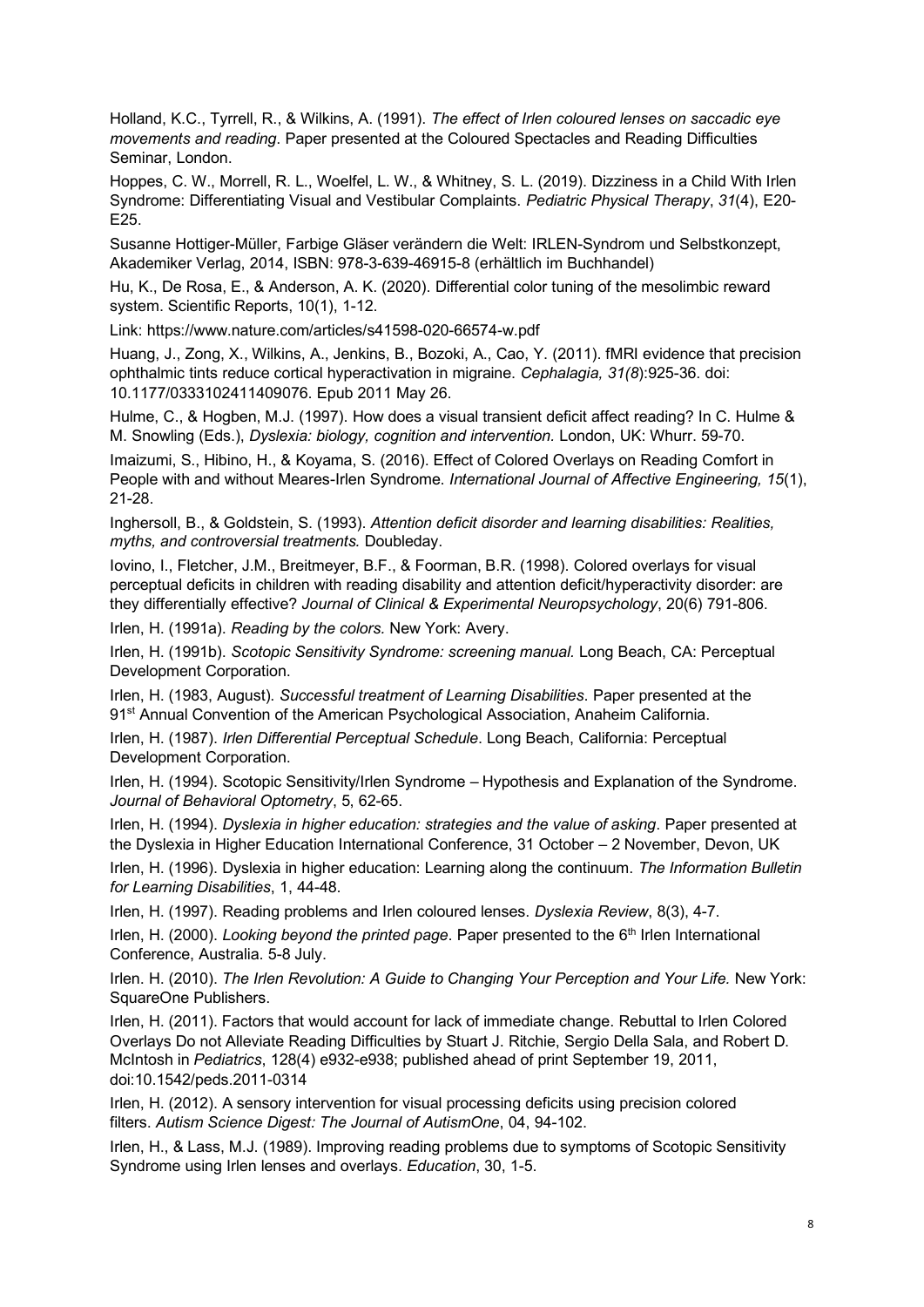Irlen, H., & Robinson, G.L. (1996). The effect of Irlen coloured filters on adult perception of workplace performance: a preliminary survey. *Australian Journal of Remedial Education,* 1, 7-17.

Irvine, J.H., & Irvine, E.W. (1997). Scotopic Sensitivity Syndrome in a single individual (a case study). Report by the Naval Air Warfare Center, Weapons Division, China Lake, CA, April 1997.

Jang, Y.G. (2013). Implementation of Virtual Colored Overlays in Mobile Devices for People with Scotopic Sensitivity Syndrome. *IJCSNS International Journal of Computer Science and Network Security, VOL.13 No.4*, April 2013.

Jang, Y. G. (2014). Mobile Colored Overlays for People with Visual Stress. International Journal of Multimedia & Ubiquitous Engineering, 9(6).

Jeanes, R., Busby, A., Martin, J., Lewis, E., Stevenson, N., Pointon, D., & Wilkins, A. (1997). Prolonged use of coloured overlays for classroom reading. *Journal of Psychology*, 88, 531-548.

Jennings, G.D.J., & Underwood, G. (1984). The influence of parafoveal information on a simple reading task. In A.G. Gale & F. Johnson (Eds.). *Theoretical and applied aspects of eye movement research*, (pp179-185). B.V. (North Holland): Elsevier Science Publishers.

Johannes, S., Kussmaul, C.L., Muente, T.F., & Mangun, R. (1996). Developmental dyslexia: passive visual stimulation provides no evidence for a magnocellular processing defect. *Neuropsychologia*, 34, 1123-1127.

Johnson, P.J., Saba, G., Dorain, E., Belmont, S. (2000). *A Study to test the effectiveness of reading*  with Irlen coloured overlays for students with Irlen/Scotopic sensitivity syndrome. Paper presented to the 6<sup>th</sup> Irlen International Conference, Australia. 5-8 July.

Jordan, D. (1972). *Dyslexia in the classroom.* Columbus, OH: Merrill

Jordan, I. (1998). *Visual dyslexia: a guide for parents and teachers*. United Kingdom: Desktop Publications.

Juel C., (1988). Learning to read and write: A longitudinal study of 54 children from first through fourth grades. *Journal of Educational Psychology*, 80, 437-447.

Juel, C., Griffith, P., & Gough, P. (1986). Acquisitions of literacy: A longitudinal study of children in 1<sup>st</sup> and 2<sup>nd</sup> grade. Journal of Educational Psychology, 78, 243-255.

Just, M.A., & Carpenter, P.A. (1980). A theory of reading: From eye fixations to comprehension. *Psychological Review*, 87, 329-354.

Kavale, K. (1982). Meta-analysis of the relationship between visual perceptual skills and reading achievement. *Journal of Learning Disabilities*, 15, 42-51.

Kiani, R. & Miller, H. (2010). Sensory impairment and intellectual disability. *Advances in Psychiatric Treatment, 16,* 228-235.

Kim, S., & Cho, Y. (2010). Clinical Characteristics of Patients With Dyslexia in Korea : Correlation With Meares-Irlen Syndrome. *J Korean Ophthalmol Soc*. 2010 Dec; 51(12):1639-1642. Korean. Published online 2010 December 21. http://dx.doi.org/10.3341/jkos.2010.51.12.1639

Kim, J. H., Seo, H. J., Ha, S. G., & Kim, S. H. (2015). Functional Magnetic Resonance Imaging Findings in Meares-Irlen Syndrome: A Pilot Study. *Korean Journal of Ophthalmology, 29(2*), 121-125.

Kirby, J.R., & Williams, N.H. (1991). *Learning problems: A cognitive approach*. Toronto, Canada: Kagan & Woo.

Knoblauch, K., Arditi, A., & Szlyk, J. (1991). Effects of chromatic and luminance contrast on reading. *Journal of the Optical Society of America*, 8(2), 428-439.

Kreuttner, P., & Strum, I. (1990). *The Irlen Approach: An intervention for students with low reading achievement and symptoms of Scotopic Sensitivity Syndrome*. New York City School, New York.

Kriss, Isla, & Bruce J.W. Evans (2005). The relationship between dyslexia and Meares-Irlen Syndrome. *Journal of Research in Reading*, 28 (3) 350-364.

Kruk, Richard, Sumbler, Karen, & Willows, Dale (2008). Visual processing characteristics of children with Meares—Irlen syndrome. *Ophthal. Physiol. Opt*. 2008, 28, 35-46.

Kumagai, Keiko, PhD. (2006). Published paper. University of Tsukuba, Japan*. Effect of colored films related in facilitating reading: The result of the General Japanese population and a dyslexic student.*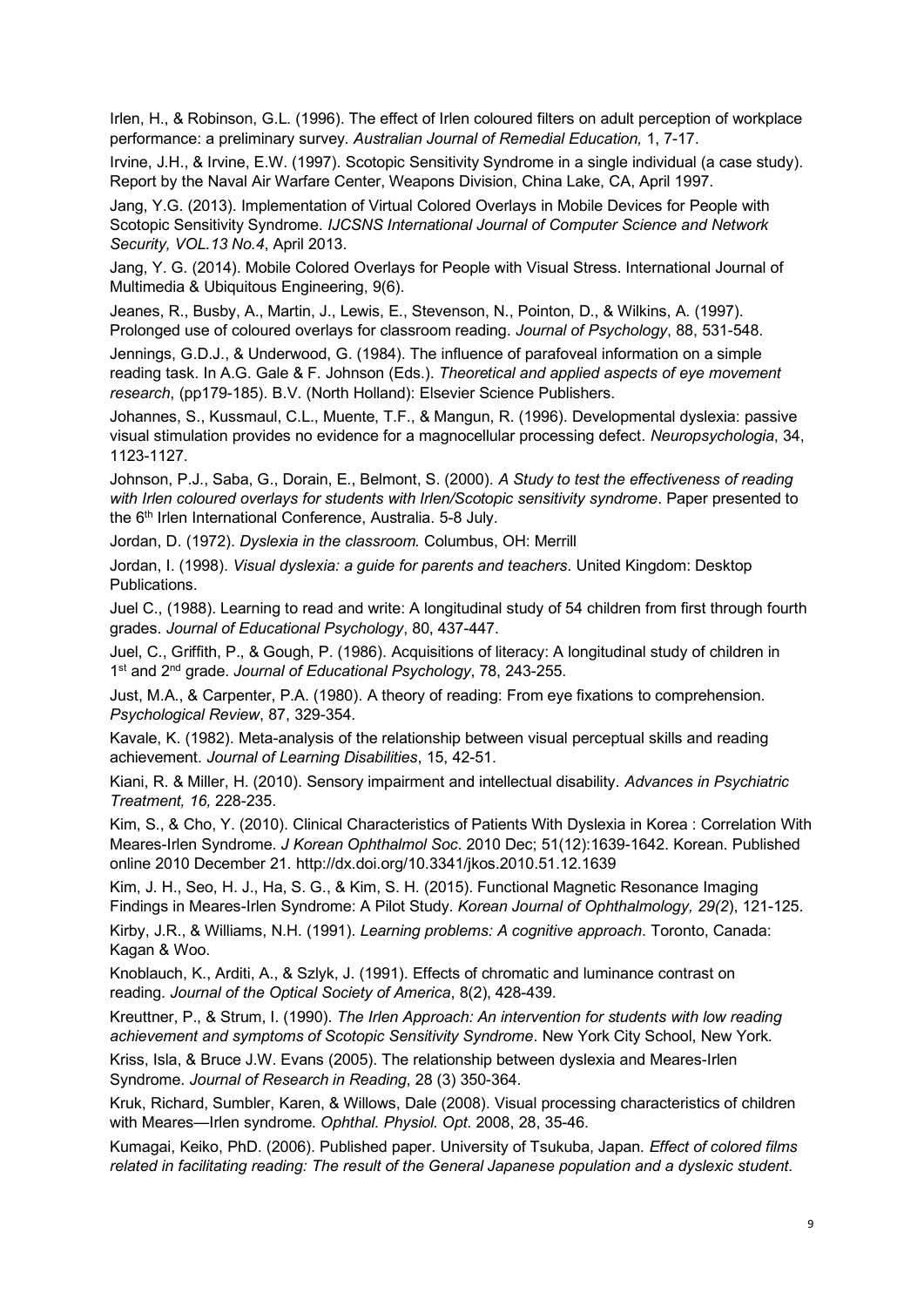Kusano, Y., Awaya, T., Saito, K., Yoshida, T., Ide, M., Kato, T., & Heike, T. (2015). [A girl with dyslexia suspected to have Irlen syndrome, completely relieved by wearing tinted lenses]. *No to hattatsu. Brain and development*,*47*(6), 445-448.

Kyd, L.J.C., Sutherland, G.F.M., & McGettrick, P.M. (1992). A preliminary appraisal of the Irlen screening process for Scotopic Sensitivity Syndrome and the effect of Irlen coloured overlays on reading. *The British Orthoptic Journal*, 49, 25-30.

La Berge, D., & Samuels, S. (1974). Toward a theory of automatic information processing in reading. *Cognitive Psychology*, 6, 293-323.

Lea, A.R., & Hailey, D.M. (1990). *Tinted lenses in the treatment of the reading disabled*. Canberra, A.C.T.: Australian Institute of Health.

Lehmkuhle, S. (1993). Neurological basis of visual processes in reading. In D.M. Willows, R.S. Kruk, & E. Corcos (Eds.). *Visual Processes in Reading and Reading disabilities*. (pp. 77-94). Lawrence Erlbaum Associates, Hillsdale, N.J., 77-94.

Lehmkuhle, S., Garzia, R.P., Turner, L., Hash, T., & Baro, J.A. (1993). A defective visual pathway in children with reading disability. *New England Journal of Medicine*, 328, 989-996.

Levinson, H. (1994). *A scientific watergate—Dyslexia: How and why countless millions are deprived of breakthrough medical treatment*. Paper available from Harold N. Levinson, M.D., Stonebridge Publishing, Ltd., 15 Lake Rd., Lake Success, NY 11020, USA.

Lewine, J.D. (1997). Changes in visual evoked magnetic field for people with SSIS: implications for understanding causal mechanisms. Fourth American Irlen Conference for Perceptual and Learning Development, San Diego, CA, June 1997.

Lewine, J.D. (1999). *Changes in visual evoked magnetic field for people with SSS*. Fourth Biannual Australian Irlen Conference. Newcastle, Australia, May 20-22,1999.

Lewine, J.D., Irlen, H.L., & Orrison, W.W. (1996). Visual evoked magnetic fields in Scotopic sensitivity syndrome. (Available from New Mexico Institute of Neuroimaging. The New Mexico Regional Field Medical Center: Albuquerque, NM).

Lightstone, A., Lightstone, T., & Wilkins, A. (1999). Both coloured overlays and coloured lenses can improve reading fluency, but their optimal chromacities differ. *Ophthalmological and Physiological Optics,* 19, 279-285.

Livingstone, M. (1994). Eye spy: decoding dyslexia. *Focus,* January 21, 1994, 1-2.

Livingstone, M.S., & Hubel, D.H. (1984). Anatomy and physiology of a color system in the primate visual cortex. *Journal of Optometric Visual Development*, 17, 4-15.

Livingstone, M.S., & Hubel, D.H. (1987). Psychophysical evidence for separate channels for the perception of form, color, movement and depth. *Journal of Neuroscience*, 7, 3416-3468.

Livingstone, M.S., Rosen, G.D., Drislane, F.W., & Galaburda, A.M. (1991). Physiological and anatomical evidence for a magnocellular defect in developmental dyslexia. *Proceedings of the National Academy of Science USA*, 88, 7943-7947.

Loew, S. J., Fernández Alba, M. E., & Watson, K. (2013). Incidence of Meares-Irlen/visual stress syndrome in reading and learning disorders: does fluorescent lighting in classrooms affect literacy and numeracy?. *Aula Abierta, 2013, 41 (3), pp. 23-32*.

Loew, S.J., Marsh, N.V. & Watson, K (2014). Symptoms of Meares-Irlen/Visual Stress Syndrome in subjects diagnosed with Chronic Fatigue Syndrome. *International Journal of Clinical and Health Psychology, 14(2*), 87-92.

Loew, S. J., Rodríguez, C., Marsh, N. V., Jones, G. L., Núñez, J. C., & Watson, K. (2015). Levels of Visual Stress in Proficient Readers: Effects of Spectral Filtering of Fluorescent Lighting on Reading Discomfort. *The Spanish journal of psychology, 18*, E58.

Loew, S.J., & Watson, K. (2012). A prospective genetic marker of the visual perception disorder Meares–Irlen syndrome. *Perceptual and Motor Skills, 114(3*), 870-882.

Loew, S.J. & Watson, K. (2013). The prevalence of symptoms of scotopic sensitivity/Meares-Irlen syndrome in subjects diagnosed with ADHD: Does misdiagnosis play a significant role? Croatian Review of Rehabilitation Research, Vol.49. Supplement, str. 50-58.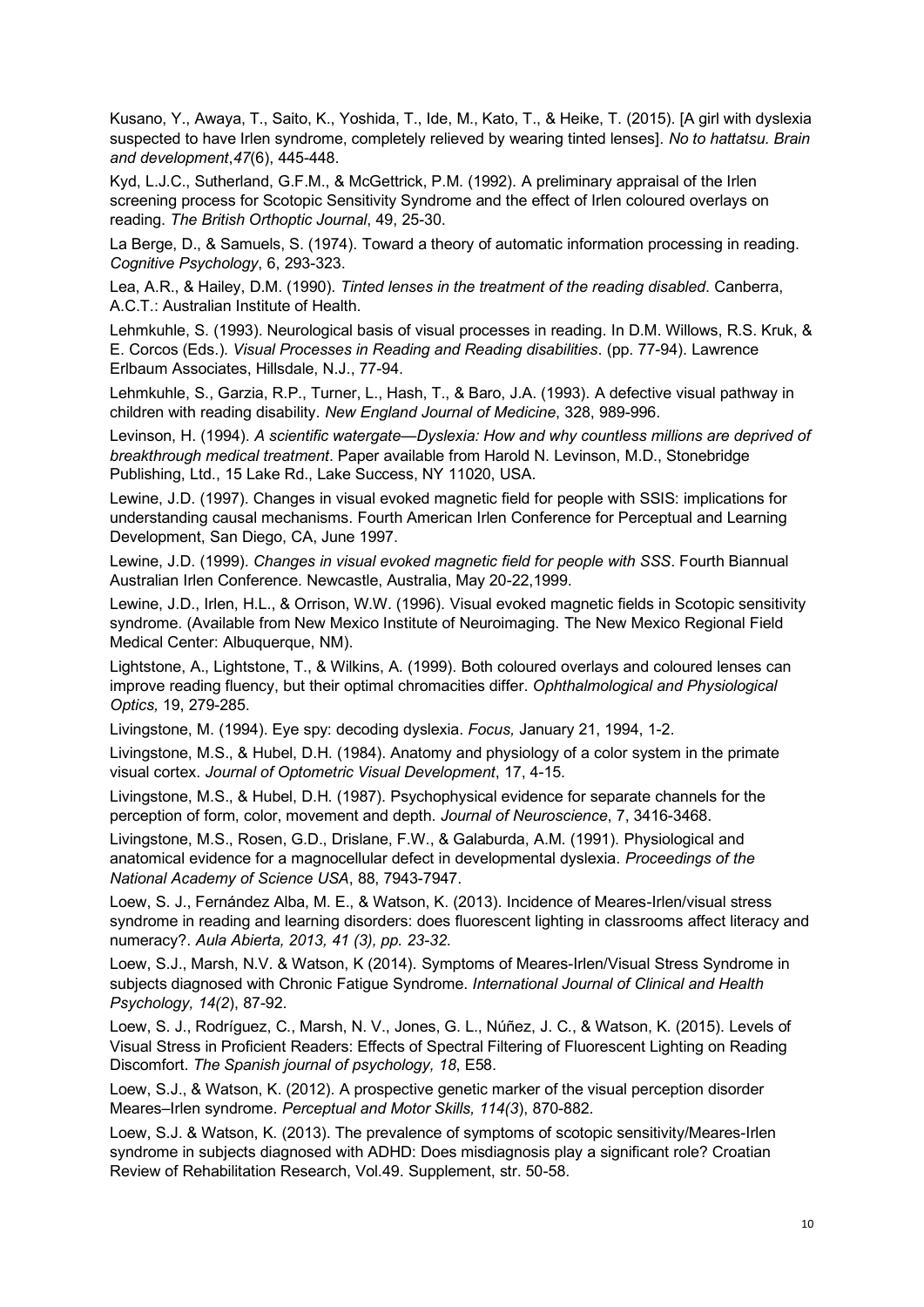Lopez, R., Yolton, R.L., Kohl, P., Smith, D.L. & Saxerud, M.H. (1994). Comparison of Irlen Scotopic Sensitivity Syndrome test results to a academic and visual performance data. *Journal of the American Optometric Association*, 65(10), 705-714.

Lovegrove, W. (1984). Dyslexia & the vision factor. *Education News*, 19, 15-18.

Lovegrove, W. (1988). *Preliminary results of the effects of the Irlen lenses on reading performance*. Dyslexia Research Foundation Grant.

Lovegrove, W.J. (1996). Dyslexia and a transient/magnocellular pathway deficit: the current situation and future directions. *The Australian Journal of Psychology,* 48, 167-171.

Lovegrove, W.J., Garzia, R.P., & Nicholson, S.B. (1990). Experimental evidence for a transient system deficit in specific reading disability. *Journal of the American Optometric Association,* 61, 137-146.

Lovegrove, W., Martin, F., & Slaghuis, W.A. (1986). Theoretical and experimental case for a visual deficit in specific reading disability. *Cognitive Neuropsychology,* 3, 225-267.

Lovegrove, W.J., McNicol, D., Martin, F., MacKenzie, B., & Pepper, K. (1988). Phonological recoding, memory processing and memory deficits in specific reading disability. In D. Vickers & P. Smith (Eds.). *Human information processing: measures, mechanisms and models.* Amsterdam: North Holland, 65- 82.

Lovegrove, W.J., & Williams, M.C. (1993). Visual temporal processing deficits in specific reading disability. In D.M. Willows, R.S. Kruk, & E. Carcos (Eds.), *Visual process in reading and reading disabilities.* Hillsdale, NJ: Erlbaum. 311-330.

Lovett, M.W. (1986). Sentential structure and the perceptual spans of two samples of disabled readers. *Journal of Psycholinguistic Research,* 15, 153-715.

Lovett, M.W. (1987). A developmental approach to reading disability: Accuracy and speed criteria of normal and deficient reading skill. *Child Development*, 58, 234-60.

Amanda K. Ludlow, Elaine Taylor-Whiffen, and Arnold J. Wilkins, "Coloured Filters Enhance the Visual Perception of Social Cues in Children with Autism Spectrum Disorders," ISRN Neurology, vol. 2012, Article ID 298098, 6 pages, 2012. doi:10.5402/2012/298098

(http://www.ncbi.nlm.nih.gov/pmc/articles/PMC3316948/)

Ludlow, A., Wilkins, A., & Heaton, Pam. (2006). The effect of colored overlays on reading ability in children with Autism. *Journal of Autism and Developmental Disorders.* Spring 2006.

Ludlow, A.K. ; Wilkins, A.J. ; Heaton, P. (2008) Colored overlays enhance visual perceptual performance in children with autism spectrum disorders. Research in Autism Spectrum Disorders, Volume 2, Issue 3, Pages 498-515.

Lovett, M.W. (1987). A developmental approach to reading disability: accuracy and rate criteria in the subtyping of dyslexia. *Brain and Language,* 22, 69-71.

Mackova, Z., (1992). Irlenover Syndrom Skotopickej Senzitivity. *Psychologica a Patopsychologica,* 27, 259-263.

Maclachlan, A., Yale, S., & Wilkins, A. (1993). Open trial of subjective precision tinting: A follow-up of 55 patients. *Opthamological and Physiological Optics*, 13, 175-179.

**Marcar, V. L., Baselgia, S., Lüthi-Eisenegger, B., & Jäncke, L. (2018).** Shades of Grey; Assessing the Contribution of the Magno- and Parvocellular Systems to Neural Processing of the Retinal Input in the Human Visual System from the Influence of Neural Population Size and Its Discharge Activity on the VEP. Brain and Behavior, e00860-n/a. doi:10.1002/brb3.860

Martin, F., MacKenzie, B., Lovegrove, W., & McNicol, D. (1993). Irlen lenses and the treatment of specific reading disability. An evaluation of outcomes and processes. *Australian Journal of Psychology*, 45, 141-150.

Mason, A.J.S., Fowler, M.S., & Stein, J.F. (1994). Evaluation of "The Intuitive Colorimeter". *Investigative Ophthalmology & Visual Science*, 35(4), 1754.

Mazer, S.R., McIntyre, C.W., Murray, M.E., Till, R.E., & Blackwell, S.L. (1983). Visual persistence and information pick up in learning disabled children. *Journal of Learning Disabilities*, 16, 221-225.

McLachlan, A., Yale, S., & Wilkins, A. (1993). Open trial of subjective precision tinting: A follow-up to 55 patients. *Opthalmological and Physiological Optics*, 13, 175-179.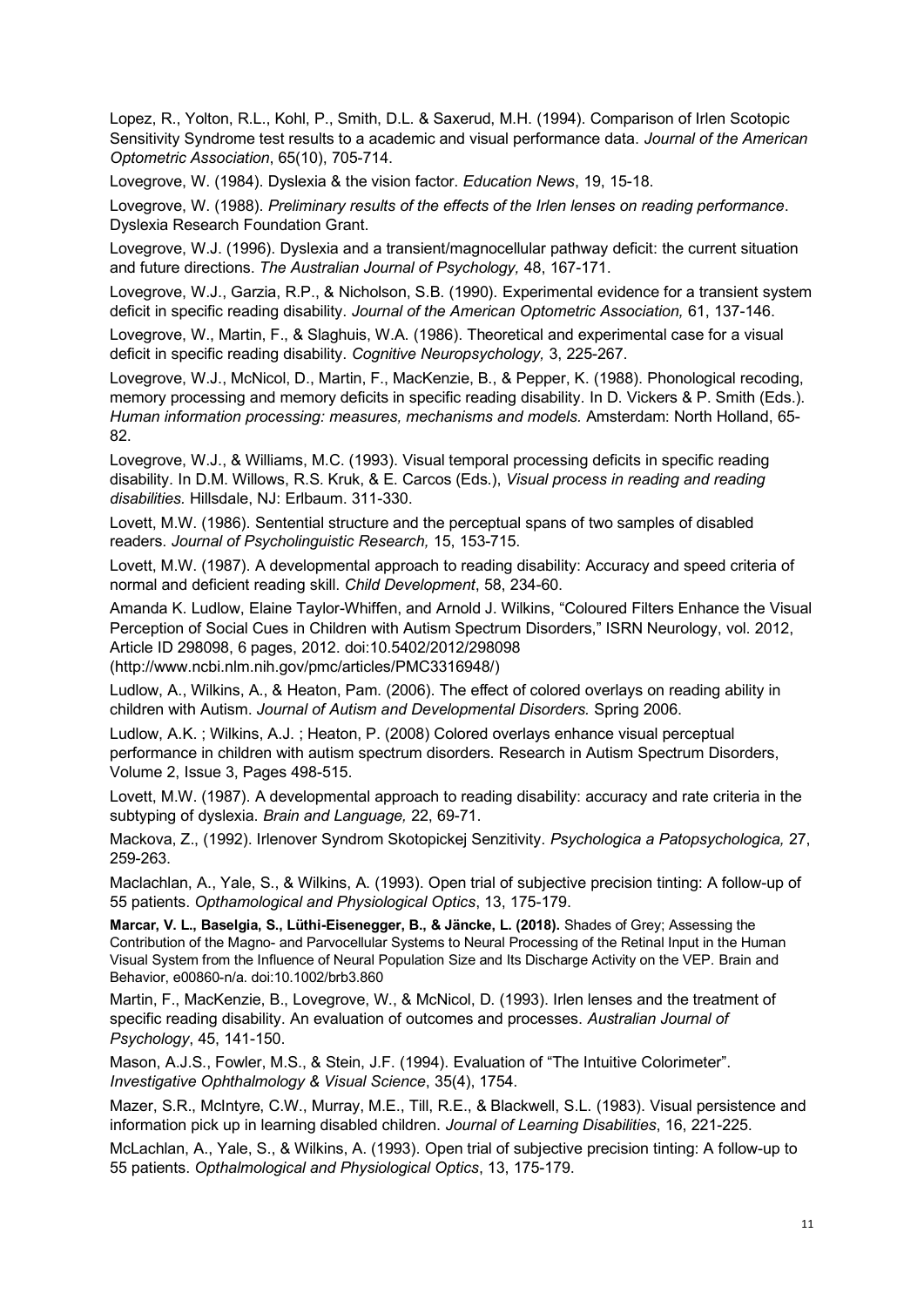Meares, O. (1980). Figure/ground, brightness, contrast & reading disabilities. *Visible Language*, 14, 13-29.

Menaker, S.J., Breton, M.D., Breton, M.L., Radcliffe, J., & Gole, G.A. (1993). Do tinted lenses improve the reading performance of dyslexic children? *Archives of Ophthalmology,* 111, 213-218.

Hanspeter Michel, Optometrist, IRLEN Syndrom – eine visuelle Wahrnehmungsstörung, in Optometrie, Fachpublikation für Augenoptik, Offizielles Organ der Wissenschaftlichen Vereinigung für Augenoptik und Optometrie e. V. (WVAO), Mainz, Optometrie 2/2014

Hanspeter Michel, Optometrist, Eine visuelle Wahrnehmungsstörung, in Schweizer Optiker, Offizielles Organ des Schweizer Optikverbandes (SOV) und des Schweizerischen Berufsverbandes für Augenoptik und Optometrie, 9/2014, Luzern

Miller, L.S. (1984. Scotopic sensitivity and reading disability. Unpublished Master of Education thesis, California State University Long Beach.

Minwook, C., Seung-Hyun, K., Joo-Young, K., and Yoonae, A. C. (2014). Specific visual symptoms and signs of meares-irlen syndrome in korean. Korean J. Ophthalmol. 28, 159–163. doi: 10.3341/kjo.2014.28.2.159

Munday, R. (1985). Coloured glasses bring new hope for dyslexics. *The Australians Womens Weekly*, June 1985, 6-7.

Murphy, N. (1983). *Diagnosis and remediation for scotopic sensitivity syndrome*. Licensed Psychologist, Lecturer University of Hong Kong.

Nandakumar, K.,& Leat, S.J. (2008) Dyslexia: a review of two theories. Clinical and Experimental Optometry, 91(4), 333-340.

Newby, R.F., & Lyon, G.R. (1991). Neurological subtypes of learning disabilities. In J.E. Obrzut & G.W. Hynd (Eds.), *Neuropsychological foundations of learning disabilities.* New York: Academic Press. 355- 379.

Nichols, S.A., McLeod, J.S., Holder, R.L., & McLeod, H.S.T. (2009) Screening for dyslexia, dyspraxia and Meares- Irlen syndrome in higher education. *Dyslexia*, 15(1), 42-60.

Nobel, J., Orton, M., Irlen, S., & Robinson, G. (2004). A controlled field study of the use of coloured overlays on reading achievement. *Australian Journal of Learning Disabilities,* 9(2) 14-22.

Northway, N., Manahilov, V., & Simpson, W. (2009) Coloured filters improve exclusion of perceptual noise in visually symptomatic dyslexics. *Journal of Research in Reading*, Volume 33, Issue 3, Pages 223-230.

O'Connor, P., & Sofo, F. (1988). Dyslexia and tinted lenses: A response to Gordon Stanley. *Australian Journal of Remedial Education*, 20(1), 10-12.

O'Connor, P.D., Sofo, F., Kendall, L., & Olsen, G. (1990). Reading disabilities and the effects of coloured filters. *Journal of Learning Disabilities*, 23, 597-603, 620.

Owre, K., & Bryant, L. (1992). Innovations in reading programming for learning disabled students. (Final report, Las Cruces Public School, Las Cruces, New Mexico)

Palomo-Álvarez, C., & Puell, M.C. (2013). Effects of wearing yellow spectacles on visual skills, reading speed, and visual symptoms in children with reading difficulties. *Graefe's Archive for Clinical and Experimental Ophthalmology, 251 (3)*, 945-951. [SUPPORT FOR PRECISION TINTING – YELLOW ONLY PRODUCTES NO SIGNIFICANT RESULTS]

Pammer, K., & Lovegrove W. (2001). The influence of color on transient system activity: implications for dyslexia research. *Perception & Psychophysics*, 63(3), 490-500

Pammer, K., & Wheatley, C. (2001). Isolating the M(y)-cell response in dyslexia using the spatial frequency doubling illusion. *Vision Research*, 41, 2139-2147.

Park, S.H., Kim, S., Cho, Y.A., Joo, C. (2012). The Effect of Colored Filters in Patients with Meares-Irlen Syndrome. J Korean Ophthalmol Soc. 2012 Mar;53(3):452-459. Korean. Published online 2012 March 15. http://dx.doi.org/10.3341/jkos.2012.53.3.452

Parker, M.C. (2004). *Photon Induced Visual Abnormalities (PIVA) and Visual Dyslexia.* Paper prepared for the Nebraska Occupational Therapy Association Conference. October 9, Lincoln, NE.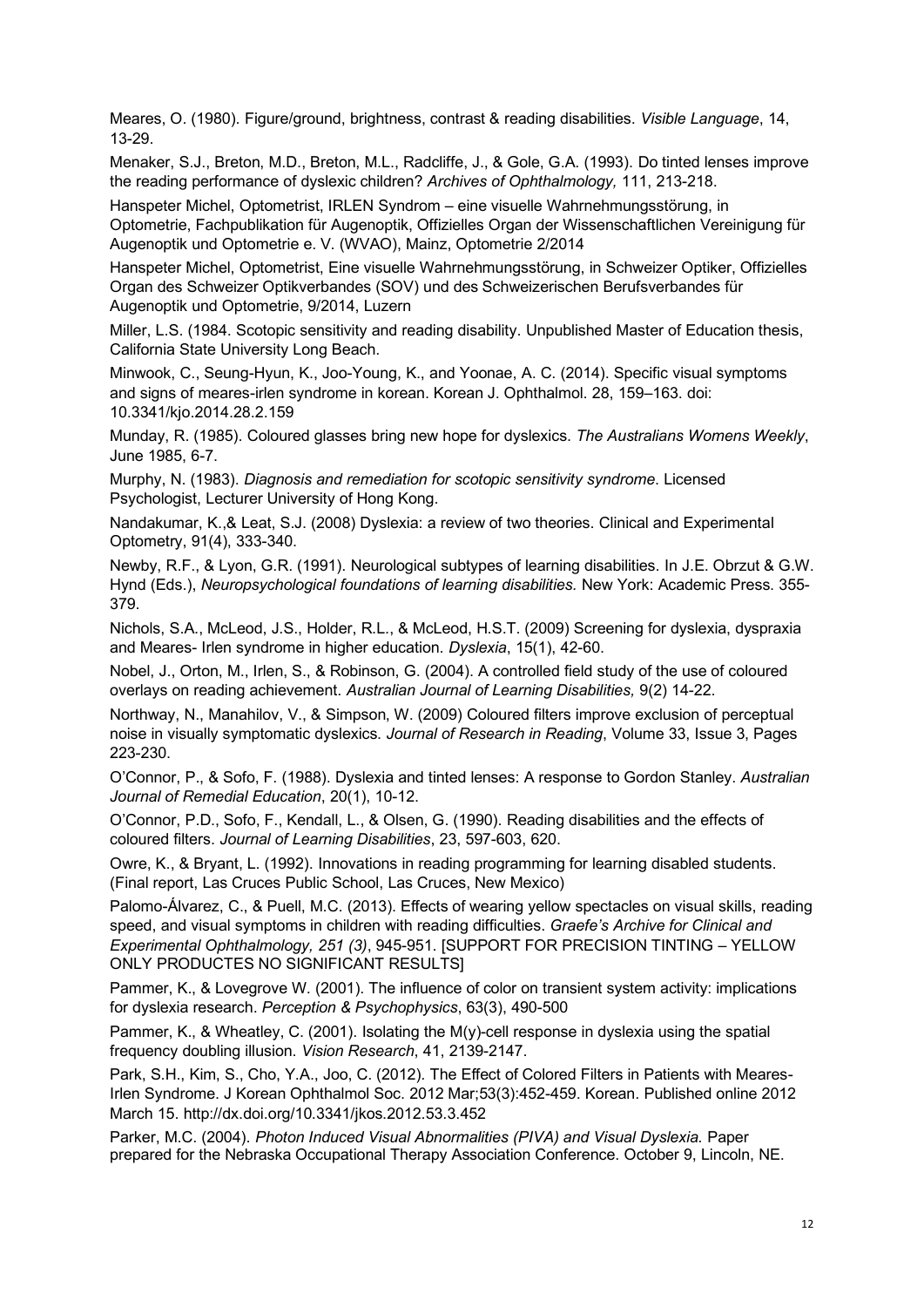Parra, J., da Silva, F., Stroink, H., & Kalitzin, S. (2007) Is colour modulation an independent factor in human visual photosensitivity? *Brain,* 130, 1679-1689.

Pavlides, C.A. (1985). Eye movements in dyslexia: Their diagnostic significance. *Journal of Learning Disabilities*, 18, 42-50.

Perfetti, C.A. (1984). Reading acquisition and beyond: Decoding includes cognition. *American Journal of Education*, 40-60.

Viviane Perrenoud, Autisme et problématique visuelle, quel soutien dans les activités scolaires?, Memoire professionnel présenté à UER pédagogie spécialisée de la HEP VD pour l'optention du certificat du Cycle d'étude Avencées en "Déficits visuels, 2011

Pointer, D.G., & Struthers, I. (1994). *An investigation into the remediation of some reading problems using colour.* Norfolk, U.K.: Norfolk County Council Education Department, Special Education Services.

Pumfrey, P. (1992). *Looking at dyslexia through rose-coloured spectacles*. Director, Centre for Educational Guidance and Special Needs, University of Manchester.

Ray, N.J., Fowler, S., & Stein, J.F. (2005). Yellow filters can improve magnocellular function: motion sensitivity, convergence, accommodation, and reading. *Annals N.Y. Academy of Science,* 1039, 283- 293.

Raymond, E. (2011). Colored overlays and the reading fluency of middle school students with cognitive disabilities. Unpublished Master's Thesis. Cedarville University, Ohio, USA.

Rickelman, R.J., & Henk, W.A. (1990). Colored overlays and tinted lens filters. *The Reading Teacher*, 44 (2), 166-168.

Riddell, P. M., Wilkins, A. and Hainline, L. (2006) *The effect of colored lenses on the visual evoked response in children with visual stress.* Optometry and Vision Science, 83 (5). pp. 299-305.

Ridder, W.H., Borsting, E., Tosha, C., Tong, A., Dougherty, R., & Chase, C. (2008) ERGs and Psychophysical Thresholds in Students with Reading Discomfort. *Optometry and Vision Science*, 85(3), 180-186.

Robinson, G.L. (1990). An evaluation of the Irlen lenses as a treatment for specific reading disorderscommentary on M.M. Cotton and K.M. Evans. *Australian Journal of Psychology*, 42, 13-15.

Robinson, G.L. (1992). Coloured lenses and reading difficulties: What is research telling us? *The Journal of the Victorian Adult Literacy and Basic Education Council Inc*., 14(6), 16-20.

Robinson, G.L. (1992). *Irlen lenses, visual processing and specific reading skills and strategies: A review of evolving research.* Paper presented at the 2nd International Irlen Clinic Director's Conference, Honolulu, Hawaii, 30 September – 3 October 1992.

Robinson, G.L. (1992). *Irlen tinted lenses: Their likely effects and ways in which these effects may be enhanced*. Special Education Centre, University of Newcastle, Australia: Special Education Centre, University of Newcastle, Australia.

Robinson, G.L. (1994). Coloured lenses and reading: a review of research into reading achievement, reading strategies and causal mechanisms. *Australian Journal of Special Education*, 18, 3-14.

Robinson, G.L. (1996). Irlen lenses and adults: preliminary results of a controlled study of reading speed, accuracy and comprehension. Irlen Institute Fourth International Directors/Screeners Conference, June 27-30, 1996, New Orleans, LA.

Robinson, G.L. (1997). The ratio of males to females with literacy/learning disabilities. *Australian Journal of Learning Disabilities*, 2(3), 7-13.

Robinson, G.L. (2000). Irlen coloured filters and adults. *Australian Journal of Learning Disabilities*, 5(1), 15-23.

Robinson, G.L., & Conway, R.N.F. (1990). The effects of Irlen colored lenses on specific reading skills and perception of ability: A twelve month validity study. *Journal of Learning Disabilities*, 23, 589-596.

Robinson, G.L., & Conway, R.N.F. (1994). Irlen filters and reading strategies: effect of coloured filters on reading achievement, specific reading strategies and perception of ability. *Perceptual and Motor Skills,* 79, 467-483.

Robinson, G.L., & Conway, R.N.F. (2000). Irlen lenses and adults: a small scale study of reading speed, accuracy, comprehension and self-image. *Australian Journal of Learning Disabilities,* 5, 4-13.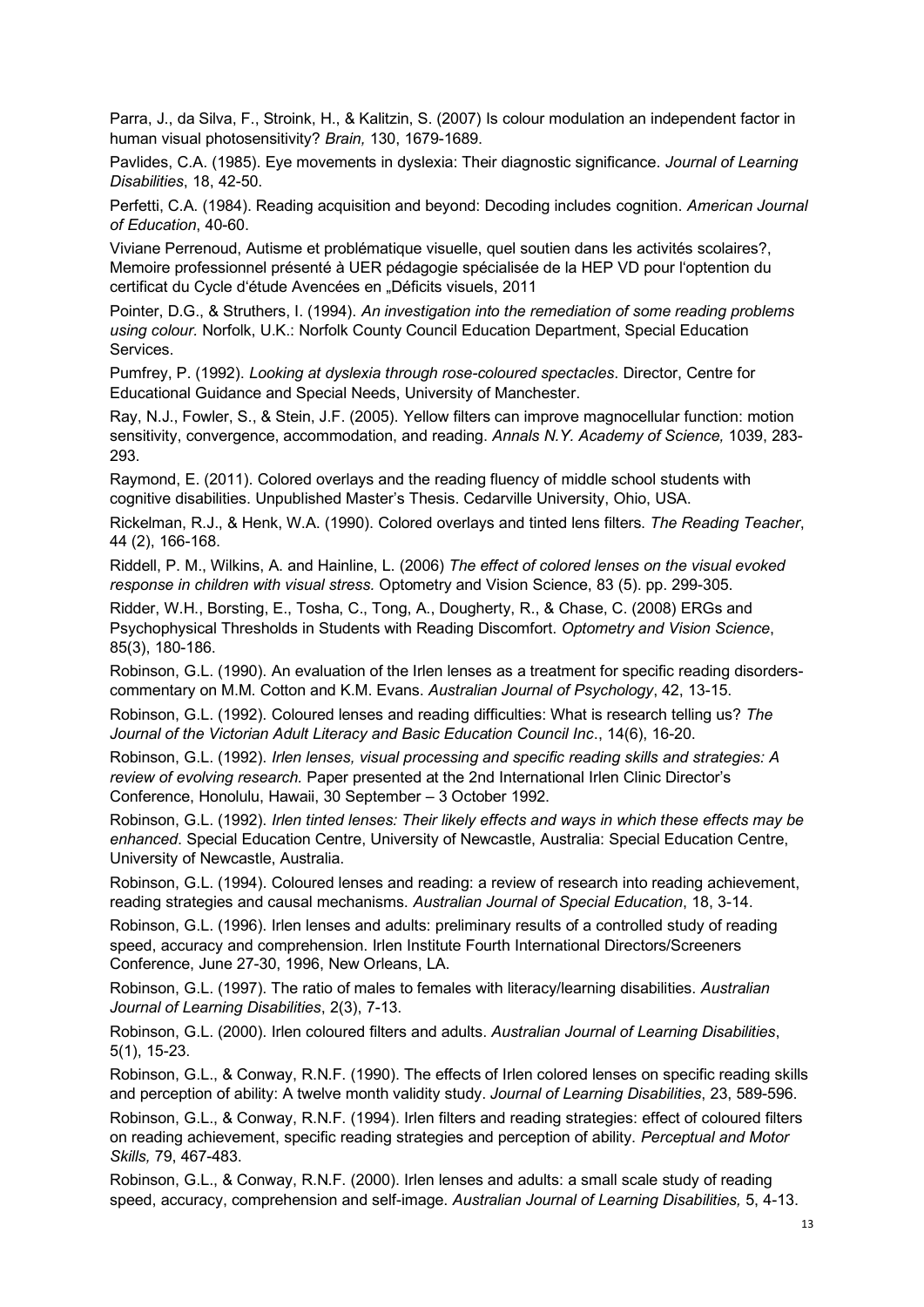Robinson, G.L., & Foreman, P.J. (1999). The effects of coloured filters on eye movement: a long-term placebo controlled and masked study. *Behavioral Optometry,* 7(4), 5-17.

Robinson, G.L., & Foreman, P.J. (1999). Scotopic sensitivity/Irlen syndrome and the use of coloured filters: A long-term placebo controlled study of reading strategies using analysis of miscue. *Perceptual & Motor Skills*, 88, 35-52.

Robinson, G. L., & Foreman, P. J. (1999). Scotopic sensitivity/Irlen syndrome and the use of coloured filters: A long-term placebo controlled and masked study of reading achievement and perception of ability. *Perceptual & Motor Skills*, 89(1), 83-113.

Robinson, G.L., & Foreman, P.J. (2004). The family incidence of a visual-perceptual subtype of dyslexia. *Focus on Dyslexia Research* Nova Science Publishers, Inc., 27-40.

Robinson, G.L., Foreman, P.J., & Dear, K.G.B. (1996). The familial incidence of symptoms of Scotopic Sensitivity/Irlen Syndrome. *Perceptual and Motor Skills,* 83, 1043-1055.

Robinson, G.L., Foreman, P.J., & Dear, K.G.B. (2000). The familial incidence of symptoms of Scotopic sensitivity/Irlen syndrome: comparison of referred and mass-screened groups. *Perceptual and Motor Skills,* 91, 707-724.

Robinson, G.L., Foreman, P.J., Dear, K.G.B., and Sparkes, D. (2004). The Family Incidence of a Visual-Perceptual Subtype of Dyslexia. *Nova Science Publishers*, 27-40.

Robinson, G.L., Hobbs, M., Thomas, G., Freney, P., & Wilson, E. (1997). The incidence of symptoms of Irlen syndrome/Scotopic sensitivity in a sample of Australian and New Zealand Schools. Unpublished manuscript.

Robinson, G.L., Hopkins, B., & Davies, T. (1995). The incidence of Scotopic sensitivity syndrome in secondary school populations: a preliminary survey. *The Bulletin for Learning Disabilities,* 5, 36-56.

Robinson, G.L., McGregor, N.R., Roberts, T.K., Dunstan, R.H., & Butt, H. (2001). A biochemical analysis of people with chronic fatigue who have Irlen syndrome: speculation concerning immune system dysfunction. *Perceptual and Motor Skills,* 93, 486-504.

Robinson, G.L., & Miles J. (1987). The use of coloured overlays to improve visual processing: A preliminary survey. *The Exceptional Child*, 34, 65-70.

Robinson, G.L., Roberts, T.K., McGregor, N.R., Dunstan, R.H., & Butt, H. (1999) . Understanding the causal mechanisms of visual processing problems: a possible biochemical basis for Irlen Syndrome? *Australian Journal of Learning Disabilities,* 4(4), 21-29.

Robinson, G.L., Roberts, T.K., McGregor, N.R., & Barbolini, G., (2000). *A biochemical analysis of people with chronic fatigue who have Irlen syndrome.* Paper presented to the 6<sup>th</sup> Irlen International Conference, Australia. 5-8 July 2000.

Robinson, G.L., & Whiting, P.R. (2003). The interpretation of emotion from facial expression for children with visual processing problems. *Australasian Journal of Special Education*, 27(2), 50-67.

Romani, A., Conte, S., Callieco, R., Bergamaschi, R., Versino, M., Lanzi, G., Zambrino, C.A., & Cosi, V. (2001). Visual evoked potential abnormalities in dyslexic children. *Functional Neurology*, 16(3), 219- 229.

Romera, J. V. M., Orsi, R. N., Maia, R. F., & Thomaz, C. E. (2019, September). Visual Patterns in Reading Tasks: An Eye-Tracking Analysis of Meares-Irlen Syndrome Simulation Effects. In Anais do XV Workshop de Visão Computacional (pp. 131-136). SBC.

Roseheart, D.A. (1995). *Irlen syndrome: A review of the research*. Full spectrum reading. Toronto, CANADA.

Rourke, B.P. (1989). *Nonverbal learning disabilities: The syndrome and the model*. New York: The Guilford Press.

Safra, Doris & Steiner, Fritz (2005). *Abnormal postneuritic disturbances and their reduction through a color filter*. Presentation at Kongrese/Congres Strabologische und Neurophthalmologische Falldemonstrationen, St. Gallen, 16-18, 06,2005.

Safra Doris, Der Struwwelpeter: Ein Reizüberflutungssyndrom, in Ophta, Schweizerische Fachzeitschrift für augenärztliche Medizin und Technologie, ophta • 3 / 2014

Safra Doris, Steiner Fritz, Irlen Syndrom, Asthenopie und Leseschwäche, in Schweizerische Zeitschrift für Heilpädagogik SZH, 2/05, Luzern, 2005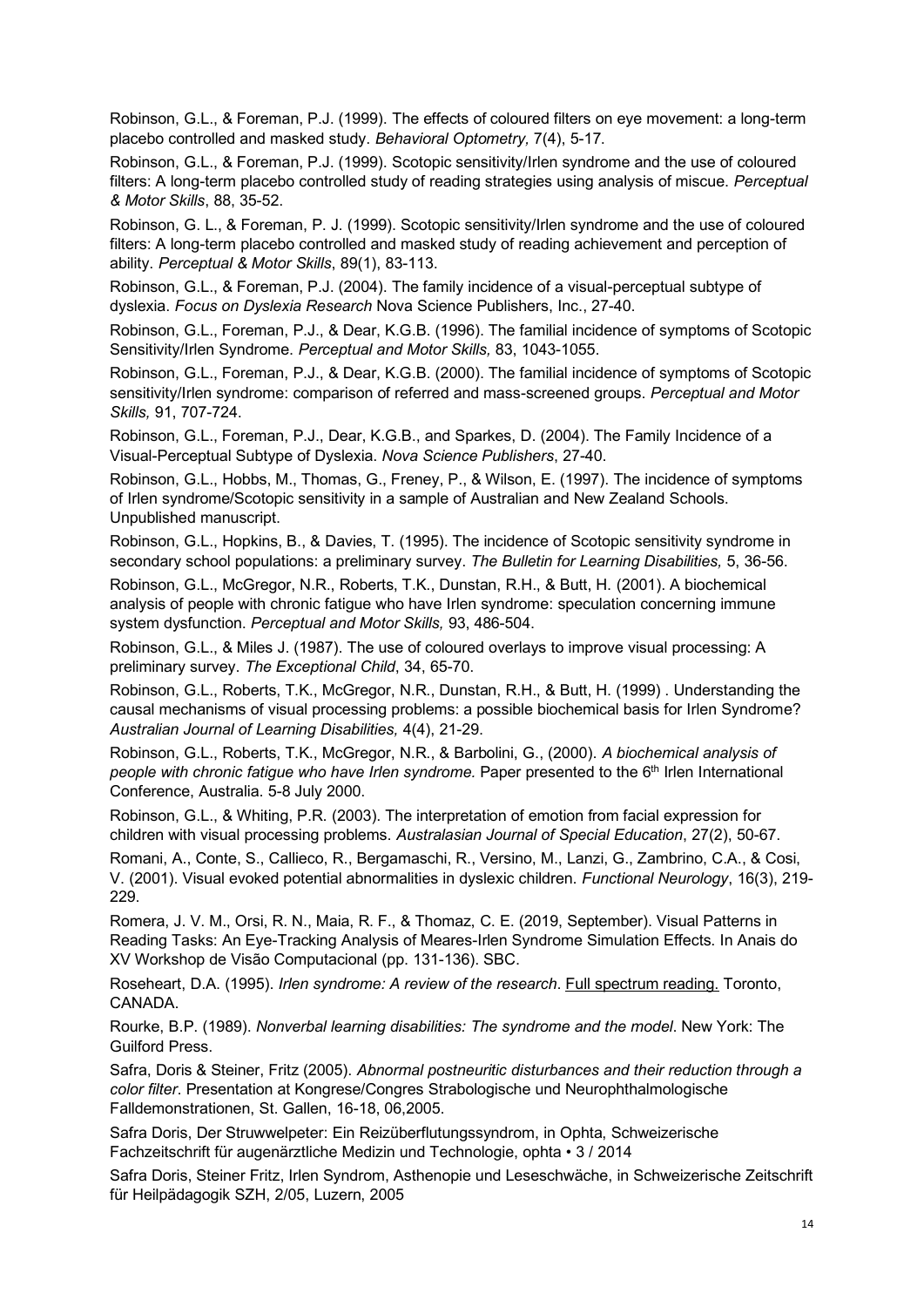Saint-John, L.M., & White, M.A. (1988). The effect of coloured transparencies on the reading performance of reading disabled children. *Australian Journal of Psychology*, 40, 403-411.

Sakitt, B. (1976). Iconic memory. *Psychological Review*, 83, 257-276.

Salvaia, J., Elias, S., & Shepherd, A. J. (2014). Symptoms of visual discomfort from automobile lights and their correlation with headache in night-time taxi drivers. Lighting Research and Technology, 46(3), 354-363.

Sawyer, C., Taylor, S., & Willcocks, S. (1994). Transparent coloured overlays and learning difficulties. *Educational Psychology in Practice*, 9(4), 217-220.

Schaffer, M. (1994). The effect of Irlen coloured overlays on improving student reading achievement. Unpublished report, District 25 Queens, New York City, Board of Administration Studies.

Schein, M. O.D. (1994). Scotopic Sensitivity Syndrome, Reading Disability and Vision Disorders. *Journal of Behavioral Optometry,* 5, 63-65.

Scott, L., McWhinnie, H., Taylor, L., Stevenson, N., Irons, P., Lewis E., Evans, M., Evans, B., & Wilkins, A. (2002). Coloured overlays in schools: orthoptic and optometric findings. *Ophthalmological and Physiological Optics*, 22, 156-165.

Shafir, U., & Siegel, L.S. (1994). Subtypes of learning disabilities in adolescents and adults. *Journal of Learning Disabilities,* 27, 123-134.

Shapiro, K.L., Raymond, J.E., & Arnell, K.M. (1994). Attention to visual pattern information produces the attentional blink in rapid serial visual presentations. *Journal of Experimental Psychology: Human Perception and Performance,* 20, 357-371.

Shatz, C.J. (1993). The developing brain. In *Mind and brain: Readings from Scientific American magazine* (pp.15-26). New York, NY

Shendell, D.G., Barnet, C. & Boese, S. (2004). Science-based recommendations to prevent or reduce potential exposure to biological, chemical, and physical agents in schools. *Journal of School Health*, 74(10) 390-396, 7.

Simons, H.D., & Girsham, J.D. (1987). Binocular anomalies and reading problems. *Journal of the American Optometric Association*, 58, 578-587.

Singleton, C. & Trotter, S. (2005). Visual stress in adults with and without dyslexia. *Journal of Research in Reading*, 28(3) 365-378.

Sitch, S., Sperrazza, A., & Schubert, M. (1994). *The occurrence of the symptoms of Scotopic sensitivity syndrome in western New York*. Unpublished manuscript.

Skottun, B.C. (1997). The magnocellular deficit theory of dyslexia. *Trends in Neuroscience*, 29(9), 397- 398.

Skottun, B.C. (2000). The magnocellular deficit theory of dyslexia: the evidence from contrast sensitivity. *Vision Research*, 40, 111-127.

Skottun, B.C., & Parke, L.A. (1999). The possible relationship between visual deficits and dyslexia. *Journal of Learning Disabilities*, 32, 2-5.

Soares, FA, & Gontijo, LS (2018). Knowledge production: genetic, biochemical and immunological bases of the Meares-Irlen syndrome. Brazilian Journal of Ophthalmology , 75 (5), 412-415.

Solan, H.A. (1998). Influence of varying luminance and wavelength on comprehension and reading efficienty: a brief review of three *studies. Journal of Optometric Vision Development*, 29(3), 98-103.

Solan, H.A., Branna, J.R., & Ficarra, A.P. (1997). Transient and sustained processing: effects of varying luminance and wavelength on reading comprehension. *Journal of American Optometric Association*, 68, 503-510.

Solan, H.A., Ficarra, A., Brannan, J.R., & Rucker, F. (1998). Eye movement efficiency in normal and reading disabled elementary school children: Effects of varying luminance and wavelength. *Journal of the American Optometric Association*, 69(7), 455-464.

Solan, H.A., & Richman, J. (1990). Irlen lenses: A critical appraisal. *Journal of the American Optimetric Association*, 61(10), 789-796.

Solis, M. (2010). The Effects of Colored Paper on Musical Notation Reading on Music Students with Dyslexia. Unpublished Master's Thesis. Texas Tech University.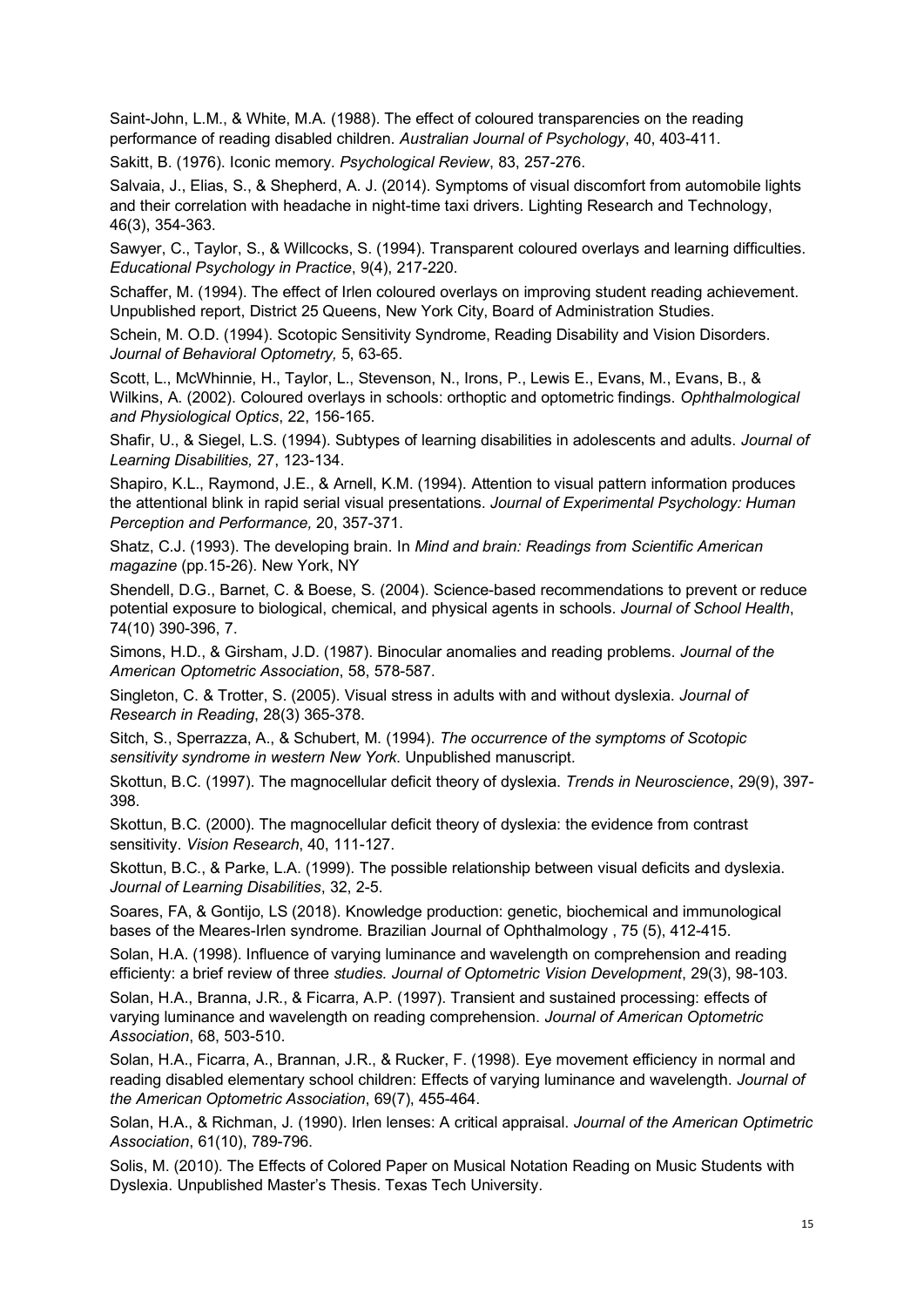Solman, R.T., Cho, H., & Dain, S.J. (1991). Colour mediated grouping effects in good and disabled readers. *Opthalmological and Physiological Optics*, 11, 320-327.

Solman, R.T., Dain, S.J., & Keech, S.L. (1991). Color-mediated contrast sensitivity in disabled readers. *Optometry and Vision Science*, 68, 331-337.

Solman, R.T., & May, J.T. (1990). Spatial localization discrepancies: A visual deficit in reading. *American Journal of Psychology*, 103, 243-263.

Sparks, D.L., Robinson, G.L., Dunstan, H., & Roberts, T.K. (2003). Plasma cholesterol levels and Irlen Syndrome: preliminary study of 10- to 17-yr., old students. *Perceptual and Motor Skills,* 97, 745-752.

Sparkes, D.L., Robinson, G.L., Roberts, T.K., Dunstan, R.H. (2006). General Health and Associated Biochemistry in a Visual-Perceptual Subtype of Dyslexia. *Learning Disabilities: New Research,* Nova Science Pub., New York, 81-98.

Stanley, P.M. (1986). Study of Scotopic sensitivity benefits from photopic transmittant lenses. *Australian Institute of Learning Disabilities Bulletin*.

Stanley, P.M. (1989). *Does latitude or longitude, age, sex, allergies, birth, or genetics affect Irlen filters: A 5 Year Study.* Presented at the Dyslexia Research Foundation conference.

Stanovich, K.E. (1986). Matthew effects in reading: Some consequences of individual differences in the acquisition of literacy. *Reading Research Quarterly*, 21, 360-407.

Stein, John (2003). Visual motion sensitivity and reading. *Neuropsychologia,* 41, 1785-1793.

Stein, J., & Fowler, S. (1985). Effect of monocular occlusion on visuomotor perception and reading in dyslexic children. *The Lancet*, 2, 68-73.

Stein, J., & Talcott, J. (1999). Impaired neuronal timing in developmental dyslexia: the magnocellular hypothesis. *Dyslexia,* 5, 55-77.

Steiner, Fritz (2005). Schleudertrauma und visuelle Wahrnehmungsstorungen. *Schleudertrauma-Info*, S., 22-26.

Steiner, Fritz (2005). Die Irlen Methode zur Behandlung von Leseschwäche. *Interdisziplinäres Lehrbuch zur Behandlung von Lern- und Leseschwierigkeiten, SZH/CSPS, Schweizerische Zentralstelle für Heillpädagogik* 2005, 193-215.

Steiner Fritz, HWS-Distorsion (Schleudertrauma)/Schädel-Hirn-Trauma und visuelle Wahrnehmungsstörungen, in Optometrie, Fachpublikation für Augenoptik, Offizielles Organ der Wissenschaftlichen Vereinigung für Augenoptik und Optometrie e. V. (WVAO), Mainz, 2011/2

Steiner Fritz, Irlen Methode, in Urwyler Markus (Hrsg.),Schleudertrauma, Gefangen im Schmerz oder Beginn eines neuen Lebens?, Verlag Metacentre, Paulusdruckerei Fribourg, 2011

Steiner Fritz, Autismus Spektrum Störung und visuelle Wahrnehmungsstörungen, Möglichkeiten der Irlen Methode in – "autismus contact" Fachdokumentation von und für Eltern und Fachleute, autismus deutsche schweiz, Zürich, überarbeitete Fassung, 2014

Stokes, L.D., & Stokes, M.C. (1990). A follow-up of user's satisfaction with Irlen filters. *Irlen International Newsletter*, 3, 3-5.

Stolzenberg, M.E., Ritty, J.M., Cohen, A., & Liebegmann, S. (1989). Effects of ocular functioning and time upon reading proficiency. *Journal of the American Optometric Association*, 60, 122-126.

Stuart, R.J., Eckerling, G.B., McQuown, D.S., & Beebe, S.C. (1987, December 31). To the Editor. *The New England Journal of Medicine*, 31 (27).

Sumbler, K. (1994). *Visual processing characteristics of disabled readers diagnosed with Scotopic sensitivity syndrome and the effectiveness of the Irlen overlays*. Unpublished M.A. thesis, University of Toronto, Canada.

Talcott, J., Hansen, P.C., Assoku, E.L., & Stein, J. (2000). Visual motion sensitivity in dyslexia: evidence for temporal and energy integration deficits. *Neuropsychologia*, 38, 935-943.

Taubenschmid, Margit (2005). Visuelle Wahrnemungsschwäche und Irlen-Syndrom. *Erziehungswissenschaftliche Forschung – Pädagogische Praxis, Reihe der Abteilung für Empirische Erziehungswissenschaft des Instituts für Erziehungswissenschaft der Universität Wien, Peter lang, Europäischer Verlag der Wissenschaften, Frankfurt* 2005.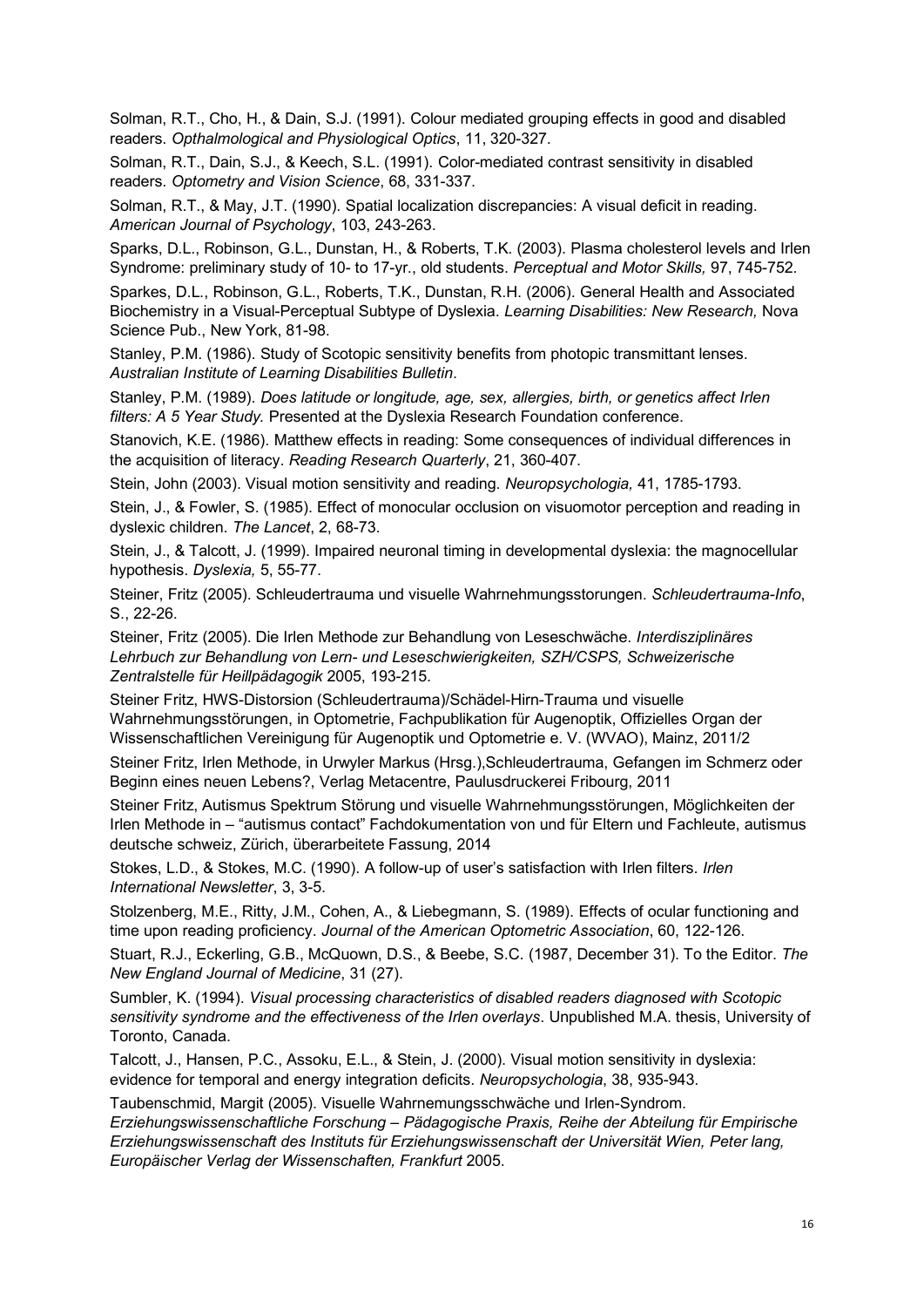Temple, M. (1992). *Visual perceptual processing: A review of some of the research investigating the presence of a deficit in the specifically reading disabled and normal populations*. Paper presented at the 2nd Irlen International Conference, Hawaii.

Temple, M. (2000). *Some of the effects of Irlen syndrome on gifted students*. Paper presented to the 6<sup>th</sup> Irlen International Conference, Australia. 5-8 July 2000.

Tosha, C., Borsting, E., Ridder III, W.H., & Chase, C. (2009) Accommodation response and visual discomfort. Ophthalmic and Physiological Optics, 29(6), 625-633.

Tosta, S., & Anderson, A. (2019, May). Precision-Tinted Spectral Filters Reduce TBI-Related Migraines and Visual Cortical Sensitivity. In *BRAIN INJURY* (Vol. 33, pp. 162-162). 2-4 PARK SQUARE, MILTON PARK, ABINGDON OR14 4RN, OXON, ENGLAND: TAYLOR & FRANCIS LTD.

Tosta, S., Irlen, H., Lewine, J., & Annibali, J. (2014, May). Precision-tinted coloured filters: A successful intervention for medically resistant headaches and migraines after brain injury. In BRAIN INJURY (Vol. 28, No. 5-6, pp. 683-683). TELEPHONE HOUSE, 69-77 PAUL STREET, LONDON EC2A 4LQ, ENGLAND: INFORMA HEALTHCARE.

Tuettemann, E. (August 1986). *The use of tinted lenses in the treatment of reading disabilities*. Education Department Perth Western Australia.

Twine, S. (1989). *Coloured Glass for All to See*? Australian Institute of Learning Disabilities and The Dyslexia Research Foundation of Australia, Perth Western Australia.

Tyrrell, R., Holland, K., Dennis, D., & Wilkins, A. (1995). Coloured overlays, visual discomfort, visual search and classroom reading. *Research in Reading,* 18, 10-23.

Valdois, S., Gerard, C., Vanault, P., & Dugas, M. (1995). Perceptual developmental dyslexia: a visual attentional account? *Cognitive Neuropsychology,* 12, 31-67.

Veneroso, F. G., & ALENCAR, C. D. D. C. SPECTRAL FILTER LENSES IMPROVE VISUAL CONSTRAST SENSITIVITY IN CHILDREN SUFFERING FROM VISUAL STRESS.

Vidal-López, J. (2011) The role of attributional bias and visual stress on the improvement of reading speed using colored filters. *Perceptual and Motor Skills*, 112 (3), pp. 770-782.

Waring, S., Prior, M., Sanson, A., & Smart, D. (1996). Predictors of "recovery" from reading disability. *Australian Journal of Psychology,* 48, 160-166.

Warmington, M., Stothard, S.E., & Snowling, M.J. (2012) Assessing dyslexia in higher education: the York adult assessment battery-revised. Journal of *Research in Special Educational Needs*, Article first published online: 5 SEP 2012.

Westgard, S. (1993). *Color me literate: The effect of Irlen colored lenses on visual perceptual distortion.* Unpublished M.Ed. project Northwest Nazarene College, USA.

Whichard, J.A., Feller, R.W., & Kastner, R. (2000). The Incidence of Scotopic Sensitivity Syndrome in Colorado Inmates. *Journal of Correctional Education*, 51(3), 294-299.

Whitaker, L., Jones, C. R.G., Wilkins, A. J. and Roberson, D. (2015), Judging the Intensity of Emotional Expression in Faces: the Effects of Colored Tints on Individuals With Autism Spectrum Disorder. Autism Res. doi: 10.1002/aur.1506

Whiteley, H.E., & Smith, C.D. (2001). The Use of Tinted Lenses to Alleviate Reading Difficulties. *Journal of Research in Reading*, 24(1), 30-40.

Whiting, P. (1985). How difficult can reading be? New insight into reading problems. *Journal of the English Teachers Association*, 49, 49-55.

Whiting, Paul R. (1988). Improvements in Reading and Other Skills Using Irlen Coloured Lenses. *Australian Journal of Remedial Education*. 20(1), 13-15.

Whiting, P.R. (1992). Coloured lenses. What do we know now? *Australia SPELD News*, December 1992.

Whiting, P. (1995). Visual aspects of dyslexia. *The Bulletin for Learning Disabilities*, 2(1), 13-35.

Whiting, P.R. (2000). *Assessment for dyslexia*. Paper presented to the 6<sup>th</sup> Irlen International Conference, Australia. 5-8 July, 2000.

Whiting, P., & Robinson, G.L. (1988). Using Irlen coloured lenses for reading: A clinical study. *Australian Educational and Developmental Psychologist*, 5, 7-10.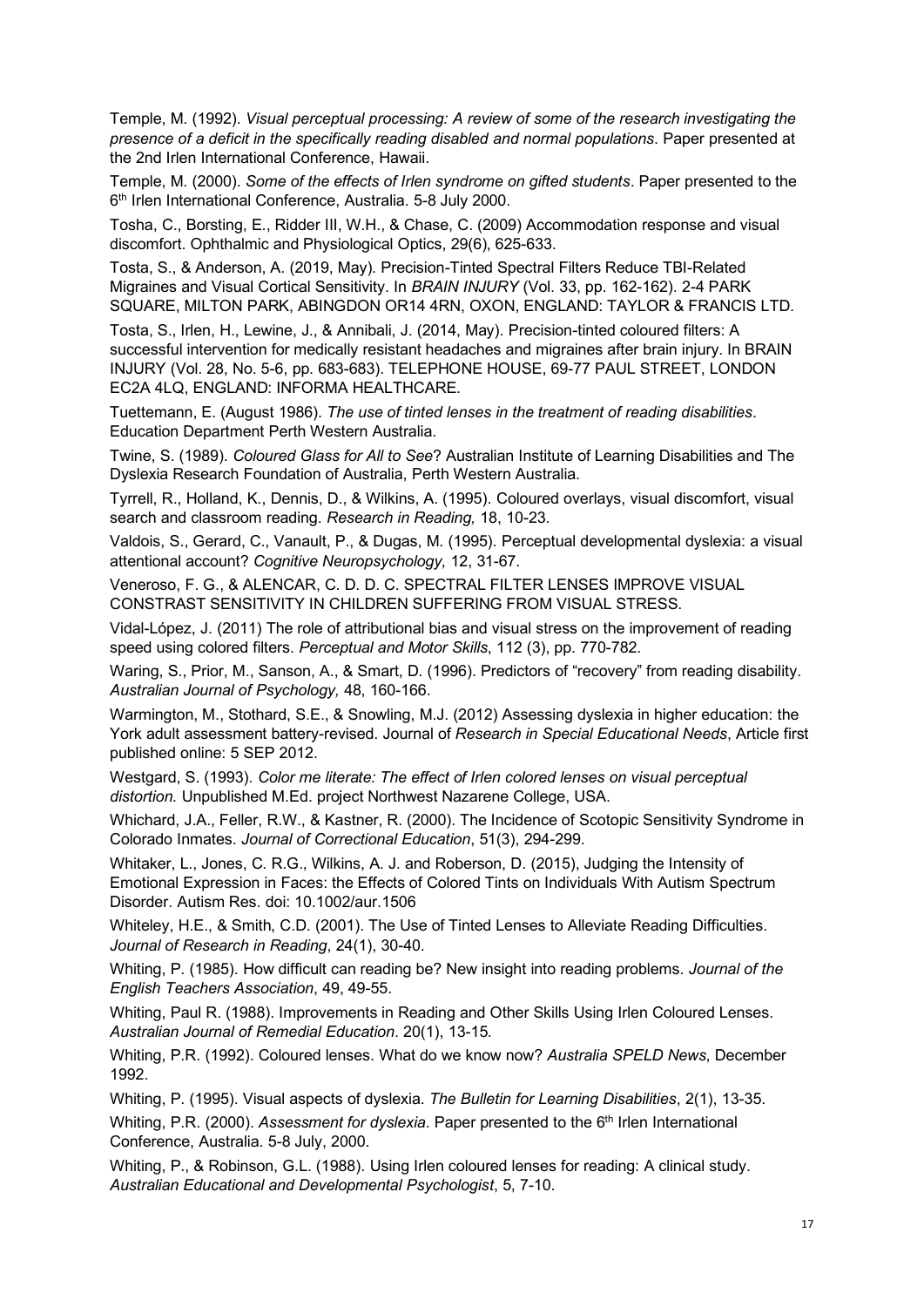Whiting, P.R., & Robinson, G.L. (2001). The interpretation of emotion from facial expressions for children with a visual sub-type of dyslexia. *Australian Journal of Learning Disabilities*, 6,(4), 6-14.

Whiting, P., Robinson, G.L., & Parrot, C.F. (1994). Irlen coloured filters for reading: a six year follow up. *Australian Journal of Remedial Education,* 26, 13-19.

Wilkins, A. (1993). Overlays for classroom and optometric use. *Opthalmological and Physiological Optics*, 14.

Wilkins, Arnold (2002). Coloured overlays and their effects on reading speed: a review. *Opthalmological and Physiological Optics*, 22, 448-454.

Wilkins, A.J., & Clark, C. (1990). Modulation of lighting from fluorescent lights. *Lighting and Research Technology,* 22, 103-109.

Wilkins, A., Cleave, R., Grayson, N., & Wilson, L. (2009) Typography for children may be inappropriately designed. *Journal of Research in Reading*, 32(4), 402-412.

Wilkins, A.J., & Evans, B.J.W. (2010) Visual stress, its treatment with spectral filters, and its relationship to visually induced motion sickness. *Applied Ergonomics*, 41(4), 509-515.

Wilkins, A.J., Evans, B.J.W., Brown, J.A., Busby, A.E., Wingfield, A.E., Jeanes, R.J., & Bald, J. (1994). Double-masked placebo-controlled trial of precision spectral filters in children who use coloured overlays. *Ophthalmological & Physiological Optics,* 14, 365-370.

Wilkins, A.J., Huang, J., & Cao, Y. (2004). Visual stress theory and its application to reading and reading tests. *Journal of research in Reading,* 27(2), 152-162.

Wilkins, A.J., Jeanes, R.J., Pumfrey, P.D., & Laskier, M. (1996). Rate of reading test: its reliability and its validity in the assessment of the effects of coloured overlays. *Ophthalmological and Physiological Optics,* 16, 491-497.

Wilkins, A.J., & Lewis, E. (1999). Coloured overlays, text, and texture. *Perception,* 28, 641-650.

Wilkins, A.J., Lewis, E., Smith, F., Rowland, E., & Tweedie, W. (2001). Coloured overlays and their benefit for reading. *Journal of Research in reading,* 24(1), 41-64.

Wilkins, A., & Neary, G. (1991). Some visual, optometric and perceptual effects of coloured glasses. *Ophthalmological and Physiological Optics*, 11, 163-171.

Wilkins, A.J., Nimmo-Smith, I., & Jansons, J.E. (1992). Colorimeter for the intuitive manipulation of hue and saturation and its role in the study of perceptual distortion. *Opthalmic and Physiological Optics*, 12(3), 381-385.

Wilkins, A., Nimmo-Smith, I., Slater, A.I., & Bedocs, L. (1989). Fluorescent lighting, headaches and eye strain. *Lighting Research and Technology,* 21, 11-18.

Wilkins, A.J., Sihra, N., & Myers, A. (2005). Increasing reading speed by using colours: issues concerning reliability and specificity, and their theoretical and practical implications. *Perception, 34(1*):109-20.

Wilkins, A., Sihra, N., & Smith, I.N. (2005). How precise do precision tints have to be and how many are necessary? *Ophthalmic Physiol Opt., 25(3*):269-76.

Wilkins, A., & Wilkinson, P. (1991). A tint to reduce eye strain from fluorescent lighting: Preliminary observations. *Ophthalmological and Physiological Optics*, 11, 172-175.

Williams, M.C., & Bologna, N.B. (1985). Perceptual grouping in good and poor readers. *Perception & Psychophysics*, 38, 367-374.

Williams, M.C., Brannan, J.R., & Latrigue, E.K. (1987). Visual search in good and poor readers. *Clinical Vision Sciences*, 1, 367-371.

Williams, M.C., Breitmeyer, B.G., Lovegrove, W.J., & Gutierrez, C. (1991). Metacontrast with masks varying in spatial frequency and wavelength. *Vision Research*, 31, (11).

Williams. M. & LeCluyse, K. (1989). Perceptual consequences of a transient system deficit in disabled readers. *Proceedures International Congress of Psychology*, Sydney, Australia.

Williams, M.C., LeCluyse, K., & Rock Faucheux, A. (1992). Effective interventions for reading disability. *Journal of the American Optometric Association*, 63, 411-417.